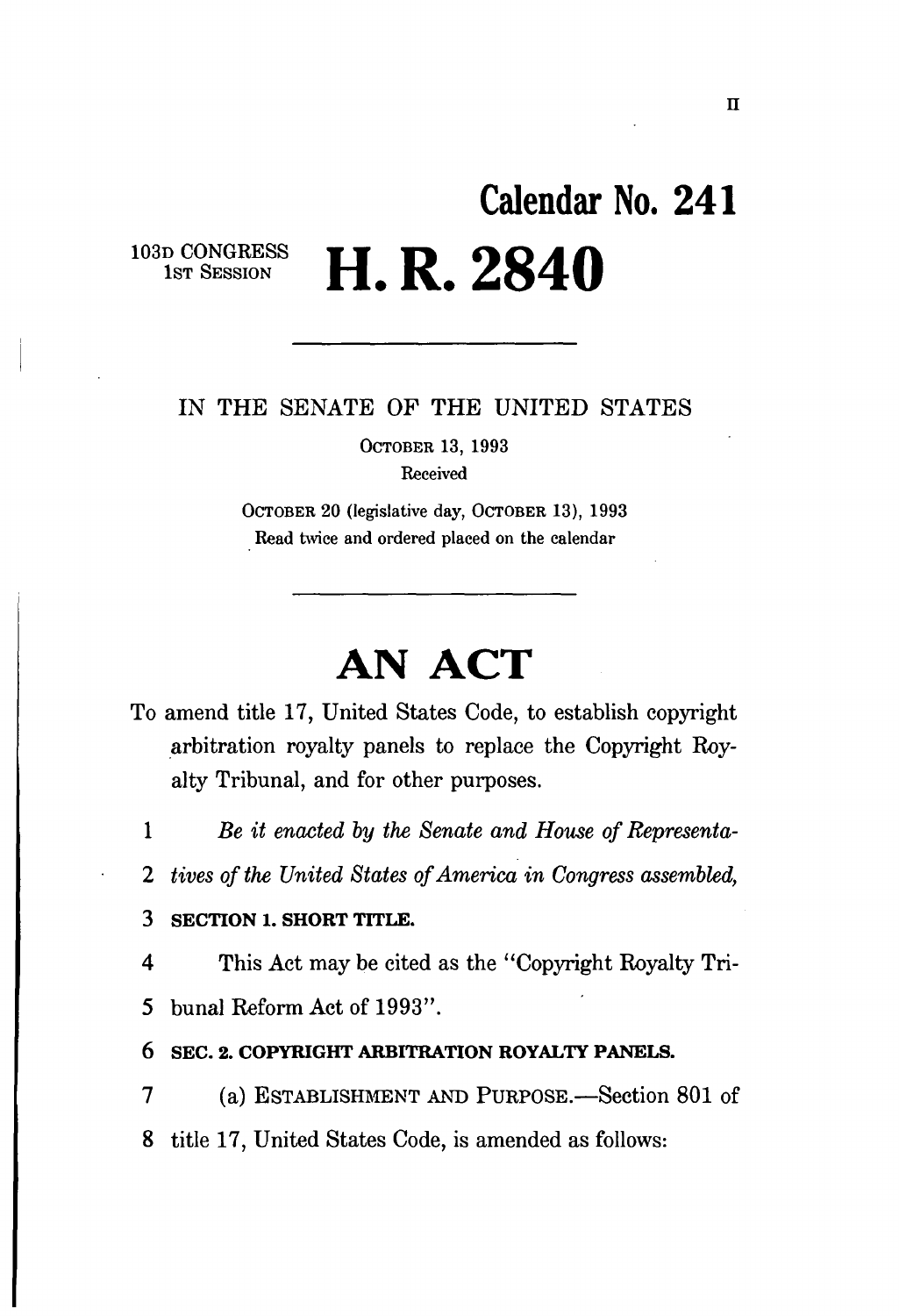| $\mathbf{1}$ | (1) The section designation and heading are                |
|--------------|------------------------------------------------------------|
| 2            | amended to read as follows:                                |
| 3            | "§801. Copyright arbitration royalty panels: estab-        |
| 4            | lishment and purpose".                                     |
| 5            | (2) Subsection (a) is amended to read as fol-              |
| 6            | lows:                                                      |
| 7            | "(a) ESTABLISHMENT.-The Librarian of Congress,             |
| 8            | upon the recommendation of the Register of Copyrights,     |
| 9            | is authorized to appoint and convene copyright arbitration |
| 10           | royalty panels.".                                          |
| 11           | $(3)$ Subsection $(b)$ is amended—                         |
| 12           | $(A)$ by inserting "PURPOSES.—"<br>after                   |
| 13           | $"({b})"$ ;                                                |
| 14           | $(B)$ in the matter preceding paragraph $(1)$ ,            |
| 15           | by striking "Tribunal" and inserting "copyright"           |
| 16           | arbitration royalty panels";                               |
| 17           | (C) in paragraph $(2)$ —                                   |
| 18           | (i) in subparagraph (A), by striking                       |
| 19           | "Commission" and inserting "copyright ar-                  |
| 20           | bitration royalty panels"; and                             |
| 21           | (ii) in subparagraph $(B)$ , by striking                   |
| 22           | "Copyright Royalty Tribunal" and insert-                   |
| 23           | ing "copyright arbitration royalty panels";                |

2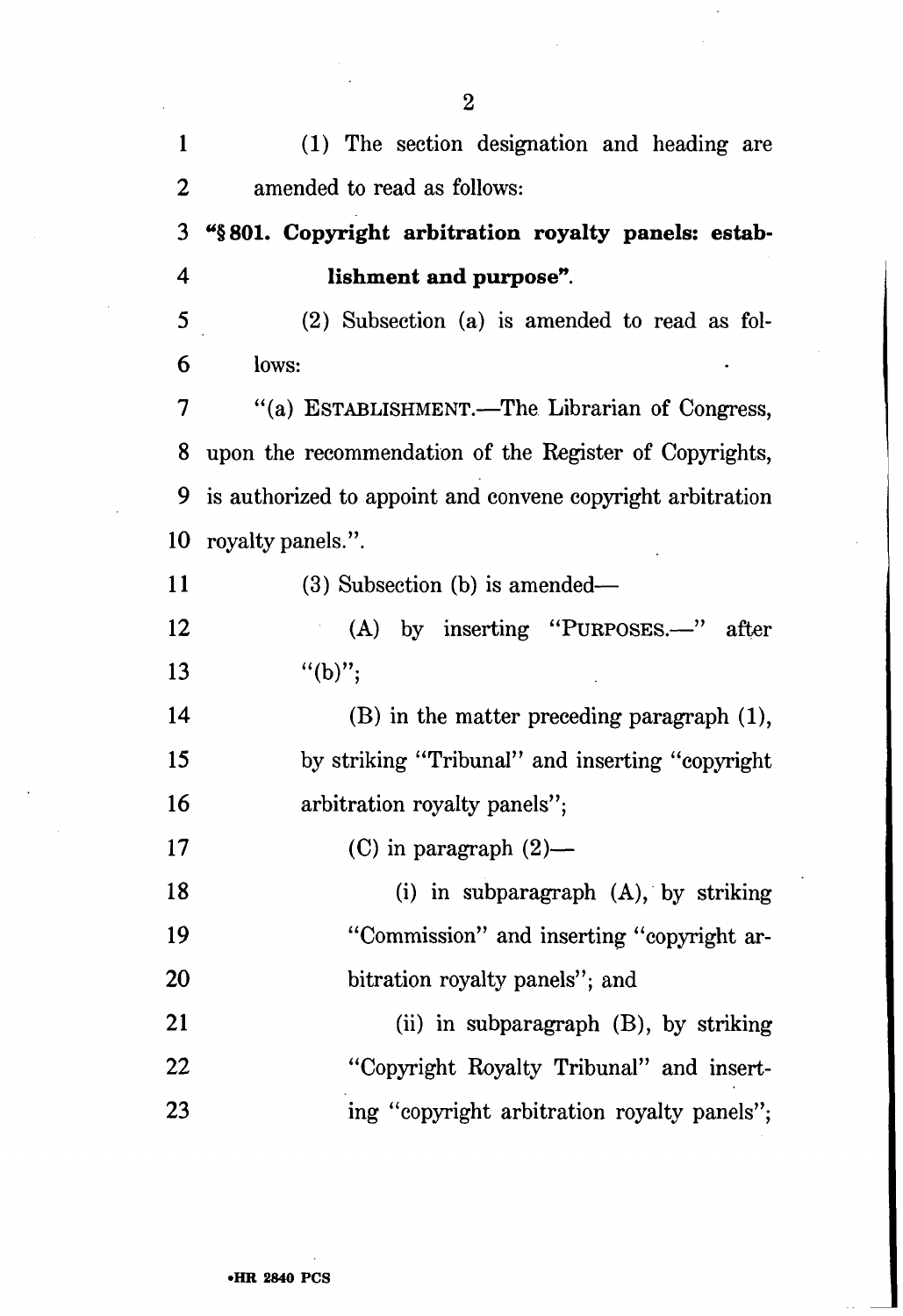1 (D) in paragraph (3), by striking "In de-2 termining" and all that follows through the end 3 of the paragraph; and

4 (E) in paragraph (4) by striking "to deter-5 mine" and all that follows through "chapter 6 10" and inserting "and to determine the dis-7 tribution of such payments.".

8 (4) By amending subsection (c) to read as fol-9 lows:

10 "(c) RULINGS.—The Librarian of Congress, upon the 11 recommendation of the Register of Copyrights, may, be-12 fore a copyright arbitration royalty panel is convened, 13 make any necessary procedural or evidentiary rulings that 14 would apply to the proceedings conducted by such panel.".

15 (b) MEMBERSHIP AND PROCEEDINGS.—Section 802 16 of title 17, United States Code, is amended to read as 17 follows:

## **18 "§802. Membership and proceedings of copyright ar-19 bitration royalty panels**

20 "(a) COMPOSITION OF COPYRIGHT ARBITRATION 21 ROYALTY PANELS.—A copyright arbitration royalty panel 22 shall consist of 3 arbitrators selected by the Librarian of 23 Congress pursuant to subsection (b).

24 "(b) SELECTION OF ARBITRATION PANEL.—Not 25 later than 10 days after publication of a notice initiating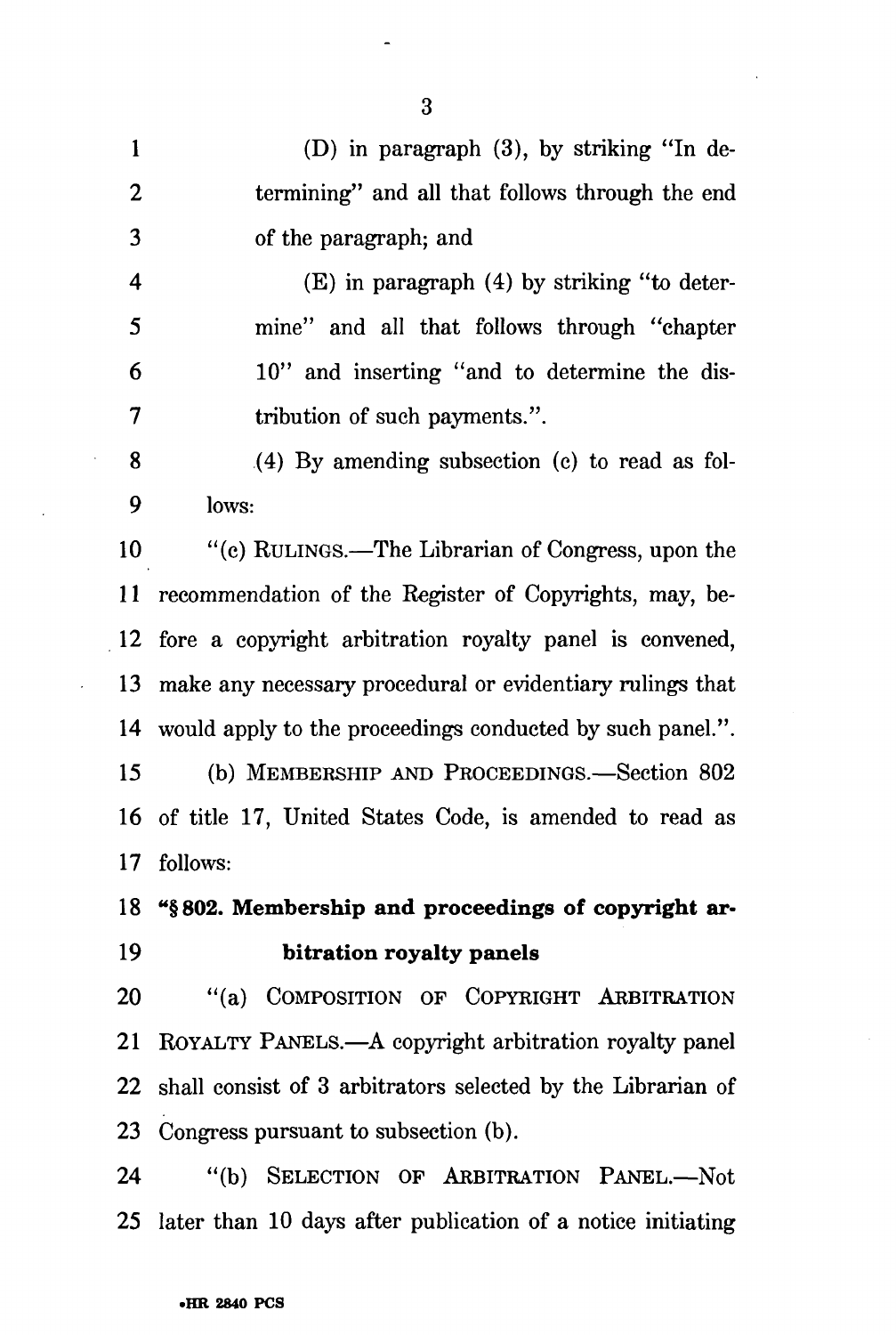1 an arbitration proceeding under section 804, and in ac-2 cordance with procedures specified by the Register of 3 Copyrights, the Librarian of Congress shall, upon the rec-4 ommendation of the Register of Copyrights, select 2 arbi-5 trators from lists of arbitrators provided to the Librarian 6 by parties participating in the arbitration and by profes-7 sional arbitration associations or such similar organiza-8 tions as the Librarian shall select. The 2 arbitrators so 9 selected shall, within. 10 days after their selection, choose 10 a third arbitrator from the same lists, who shall serve as 11 the chairperson of the arbitrators. If such 2 arbitrators 12 fail to agree upon the selection of a third arbitrator, the 13 Librarian of Congress shall promptly select the third arbi-14 trator.

15 "(c) ARBITRATION PROCEEDINGS.—Copyright arbi-16 tration royalty panels shall conduct arbitration proceed-17 ings, in accordance with such procedures as they may 18 adopt, for the purpose of making their determinations in 19 carrying out the purposes set forth in section 801. The 20 arbitration panels shall act on the basis of a fully docu-21 mented written record, prior decisions of the Copyright 22 Royalty Tribunal, prior copyright arbitration panel deter-23 minations, and rulings by the Librarian of Congress under 24 section 801(c). Any copyright owner who claims to be enti-25 tied to royalties under section 111, 116, or 119, or any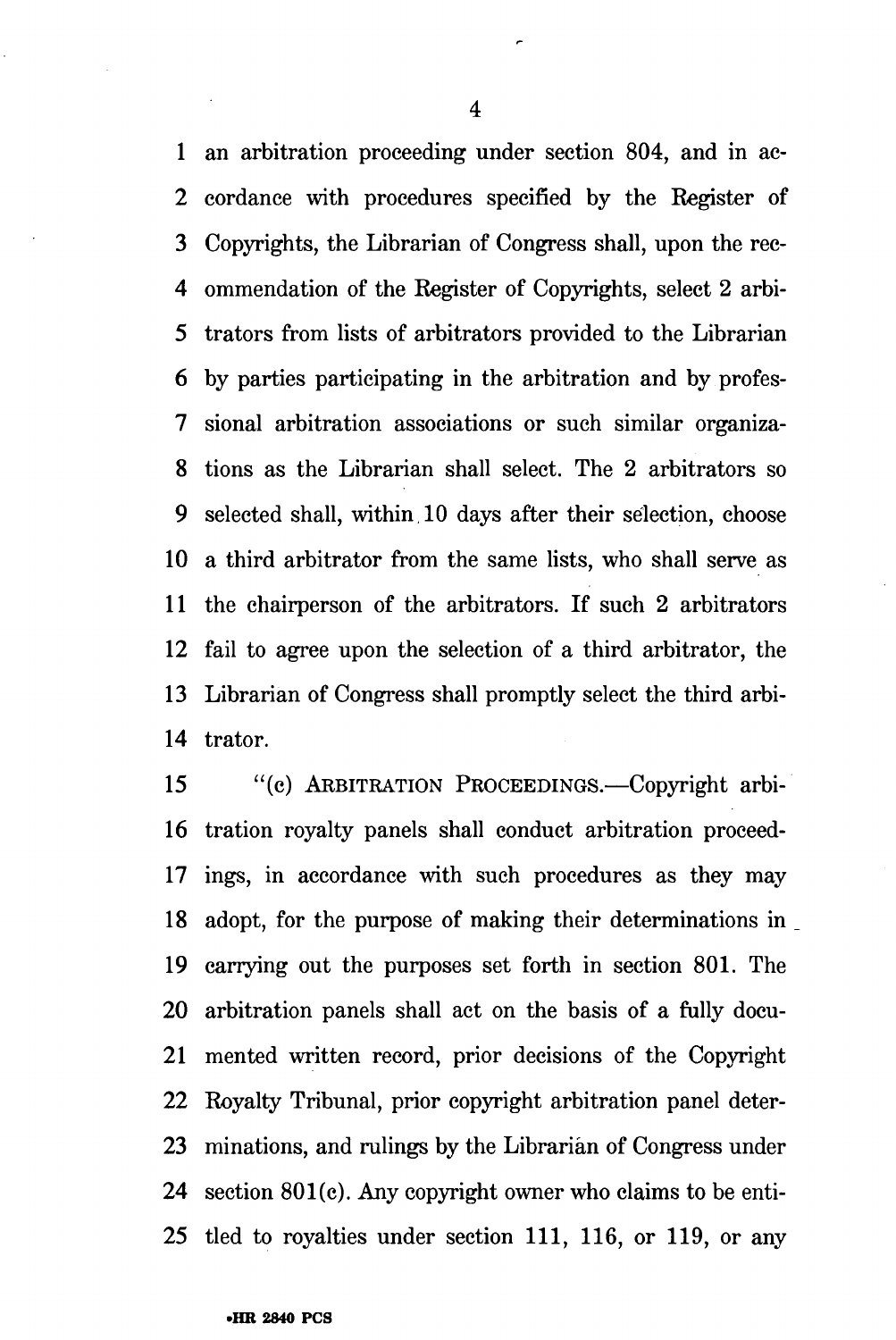1 interested copyright party who claims to be entitled to roy-2 alties under section 1006, may submit relevant informa-3 tion and proposals to the arbitration panels in proceedings 4 applicable to such copyright owner or interested copyright 5 party, and any other person participating in arbitration 6 proceedings may submit such relevant information and 7 proposals to the arbitration panel conducting the proceed-8 ings. The parties to the proceedings shall bear the entire 9 cost thereof in such manner and proportion as the arbitra-10 tion panels shall direct.

11 "(d) REPORT TO THE LIBRARIAN OF CONGRESS.-12 Not later than 180 days after publication of the notice 13 initiating an arbitration proceeding, the copyright arbitra-14 tion royalty panel conducting the proceeding shall report 15 to the Librarian of Congress its determination concerning 16 the royalty fee or distribution of royalty fees, as the case 17 may be. Such report shall be accompanied by the written 18 record, and shall set forth the facts that the arbitration 19 panel found relevant to its determination.

20 "(e) ACTION BY LIBRARIAN OF CONGRESS.—Within 21 60 days after receiving the report of a copyright arbitra-22 tion royalty panel under subsection (d), the Librarian of 23 Congress, upon the recommendation of the Register of 24 Copyrights, shall adopt or reject the determination of the 25 arbitration panel. The Librarian shall adopt the deter-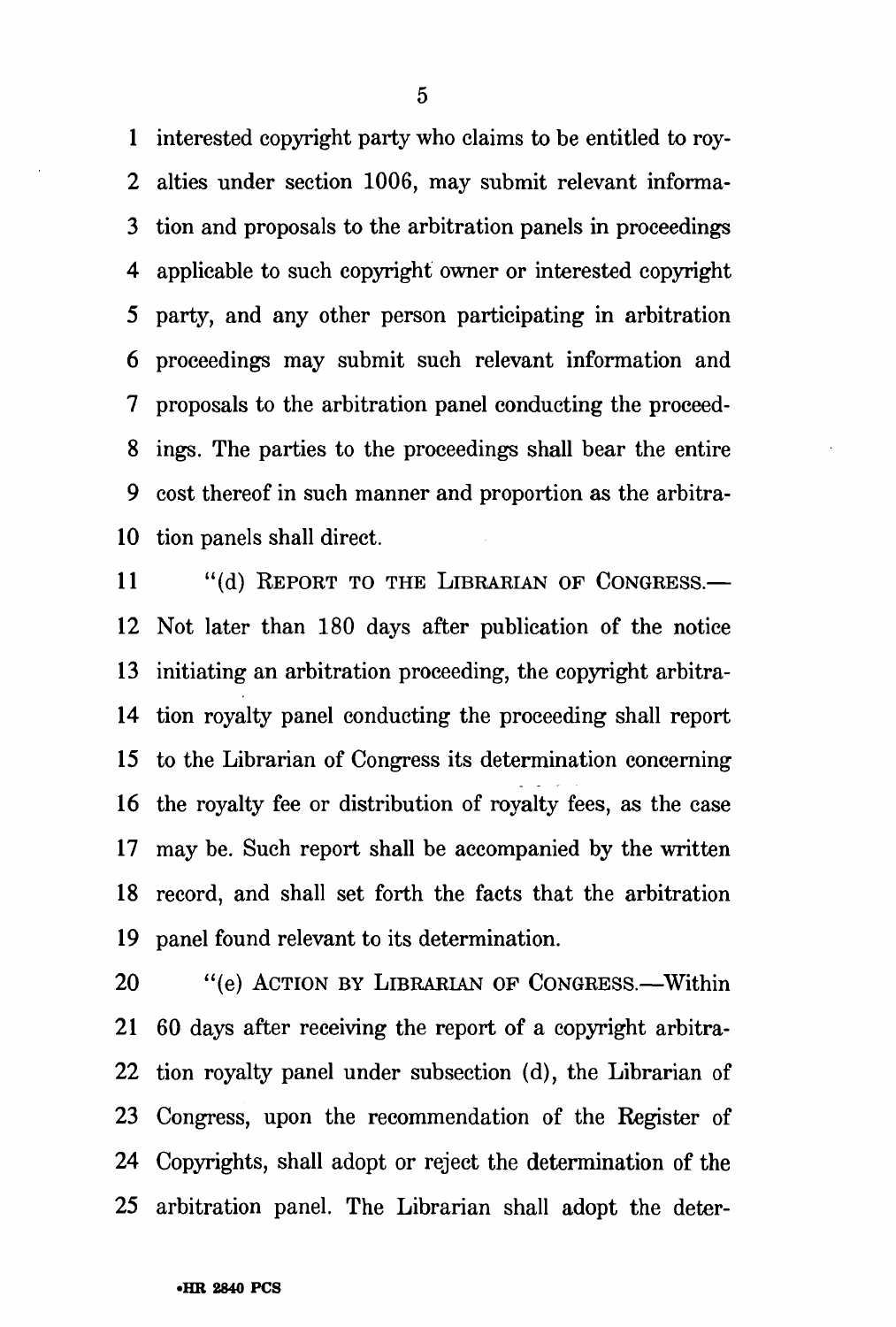1 mination of the arbitration panel unless the Librarian 2 finds that the determination is arbitrary. If the Librarian 3 rejects the determination of the arbitration panel, the Li-4 brarian shall, before the end of that 60-day period, and 5 after full examination of the record created in the arbitra-6 tion proceeding, issue an order setting the royalty fee or 7 distribution of fees, as the case may be. The Librarian 8 shall cause to be published in the Federal Register the 9 determination of the arbitration panel, and the decision 10 of the Librarian (including an order issued under the pre-11 ceding sentence). The Librarian shall also publicize such 12 determination and decision in such other manner as the 13 Librarian considers appropriate. The Librarian shall also 14 make the report of the arbitration panel and the accom-15 panying record available for public inspection and copying.

16 "(f) JUDICIAL REVIEW.—Any decision of the Librar-17 ian of Congress under subsection (e) with respect to a de-18 termination of an arbitration panel may be appealed, by 19 any aggrieved party who would be bound by the deter-20 mination, to the United States Court of Appeals for the 21 District of Columbia Circuit, within 30 days after the pub-22 lication of the decision in the Federal Register. If no ap-23 peal is brought within such 30-day period, the decision of 24 the Librarian is final, and the royalty fee or determination 25 with respect to the distribution of fees, as the case may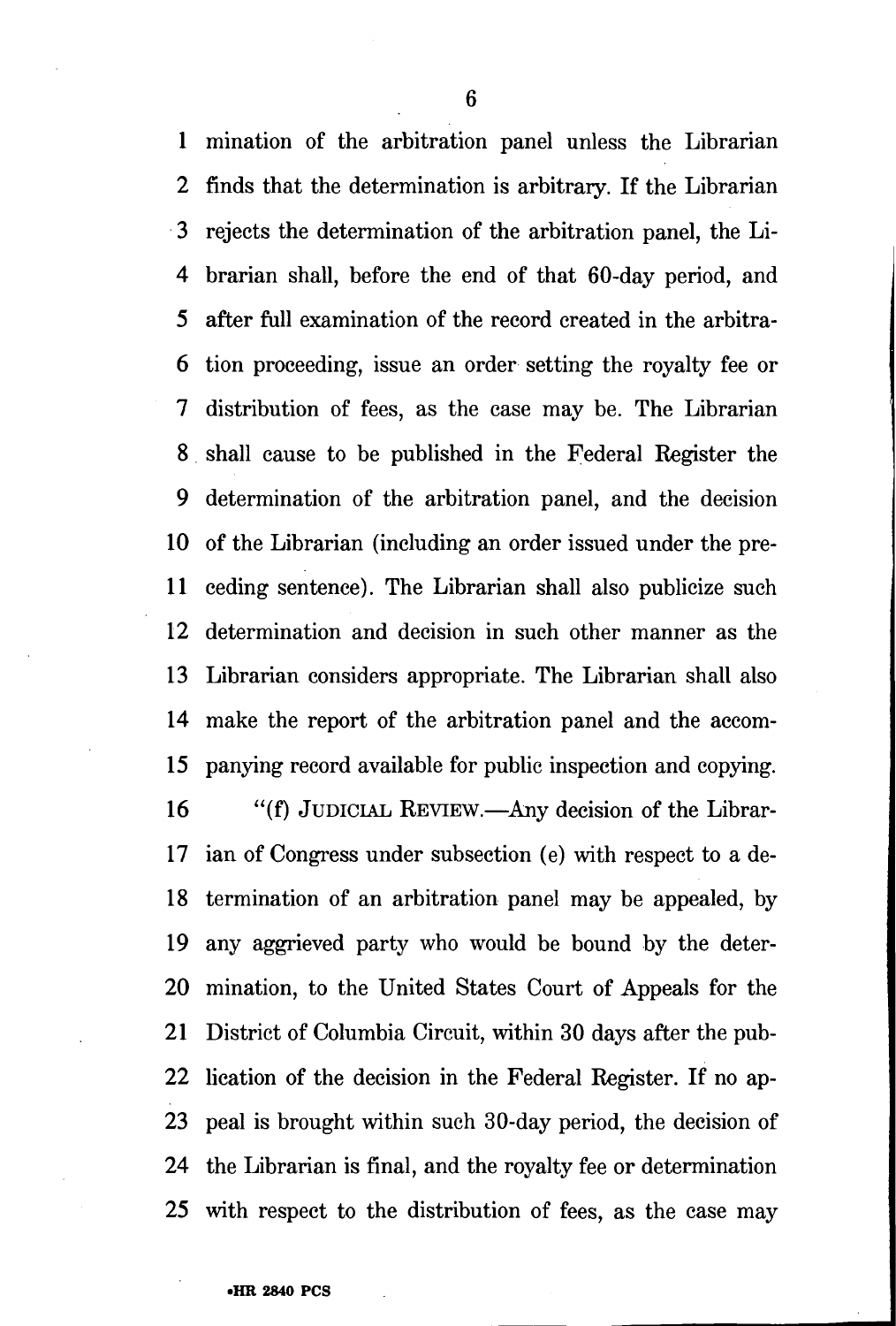1 be, shall take effect as set forth in the decision. The pend-2 ency of an appeal under this paragraph shall not relieve 3 persons obligated to make royalty payments under sec-4 tions 111, 115, 116, 118, 119, or 1003 who would be af-5 fected by the determination on appeal to deposit the state-6 ment of account and royalty fees specified in those sec-7 tions. The court shall have jurisdiction to modify or vacate 8 a decision of the Librarian only if it finds, on the basis 9 of the record before the Librarian, that the Librarian 10 acted in an arbitrary manner. If the court modifies the 11 decision of the Librarian, the court shall have jurisdiction 12 to enter its own determination with respect to the amount 13 or distribution of royalty fees and costs, to order the re-14 payment of any excess fees, and to order the payment of 15 any underpaid fees, and the interest pertaining respec-16 tively thereto, in accordance with its final judgment. The 17 court may further vacate the decision of the arbitration 18 panel and remand the case for arbitration proceedings in 19 accordance with subsection (c).

20 "(g) ADMINISTRATIVE MATTERS.-

21 "(1) DEDUCTION OF COSTS FROM ROYALTY 22 FEES.—The Librarian of Congress and the Eegister 23 of Copyrights may, to the extent not otherwise pro-24 vided under this title, deduct from royalty fees de-25 posited or collected under this title the reasonable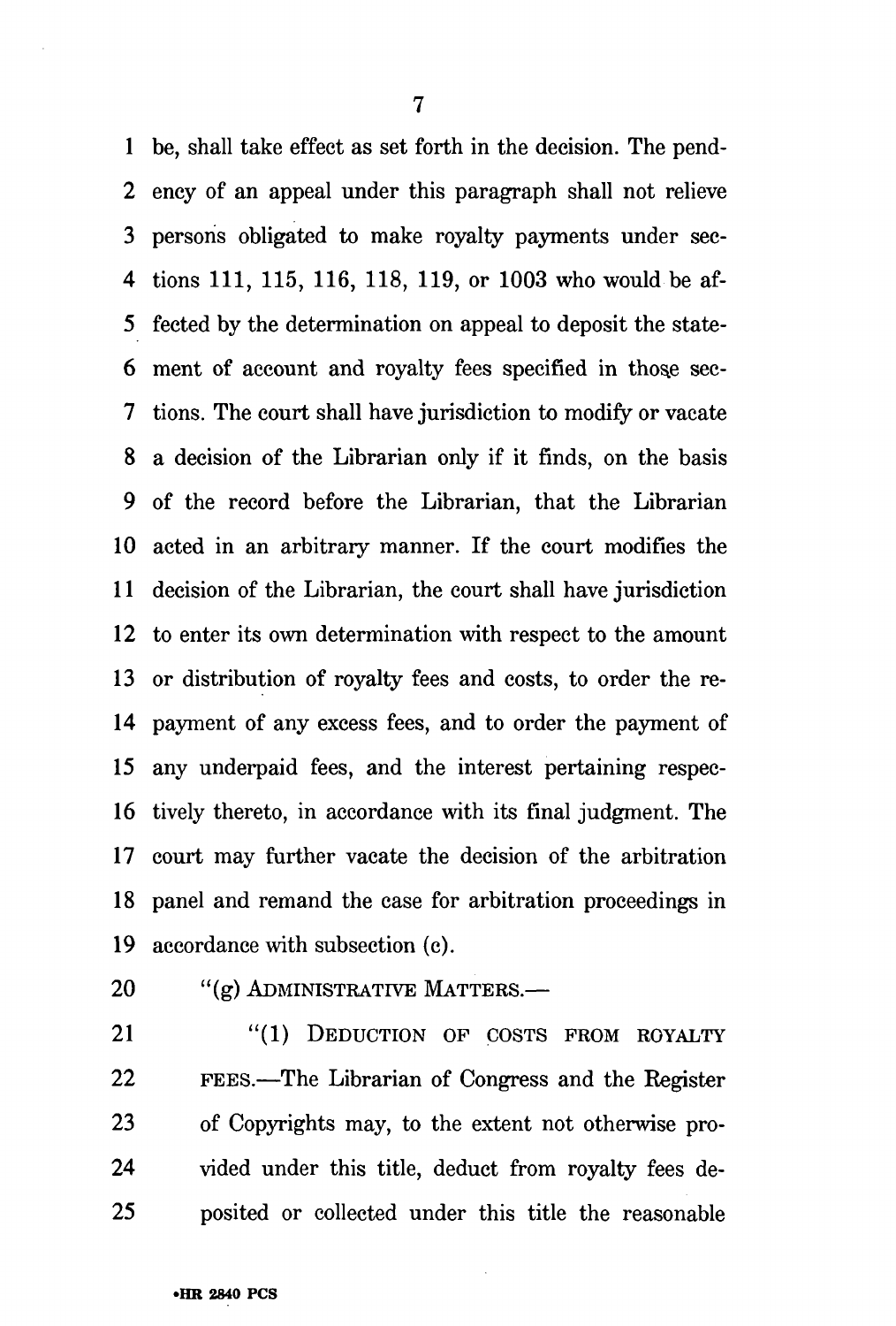1 costs incurred by the Library of Congress and the 2 Copyright Office under this chapter. Such deduction 3 may be made before the fees are distributed to any 4 copyright claimants.

5 "(2) POSITIONS REQUIRED FOR ADMINISTRA-6 TION OF COMPULSORY LICENSING.—Section 307 of 7 the Legislative Branch Appropriations Act, 1994, 8 shall not apply to employee positions in the Library 9 of Congress that are required to be filled in order 10 to carry out section 111, 115, 116, 118, or 119 or 11 chapter 10.".

12 (c) ADJUSTMENT OF COMPULSORY LICENSE 13 RATES.—Section 803 of title 17, United States Code, and 14 the item relating to such section in the table of sections 15 at the beginning of chapter 8 of such title, are repealed. 16 (d) INSTITUTION AND CONCLUSION OF PROCEED-

17 INGS.—Section 804 of title 17, United States Code, is 18 amended as follows:

19 (1) Subsection (a) is amended to read as fol-20 lows:

21 "(a)(1) With respect to proceedings under section 22 801(b)(1) concerning the adjustment of royalty rates as 23 provided in sections 115 and 116, and with respect to pro-24 ceedings under subparagraphs (A) and (D) of section 25 801(b)(2), during the calendar years specified in the

**•HR 2840 PCS**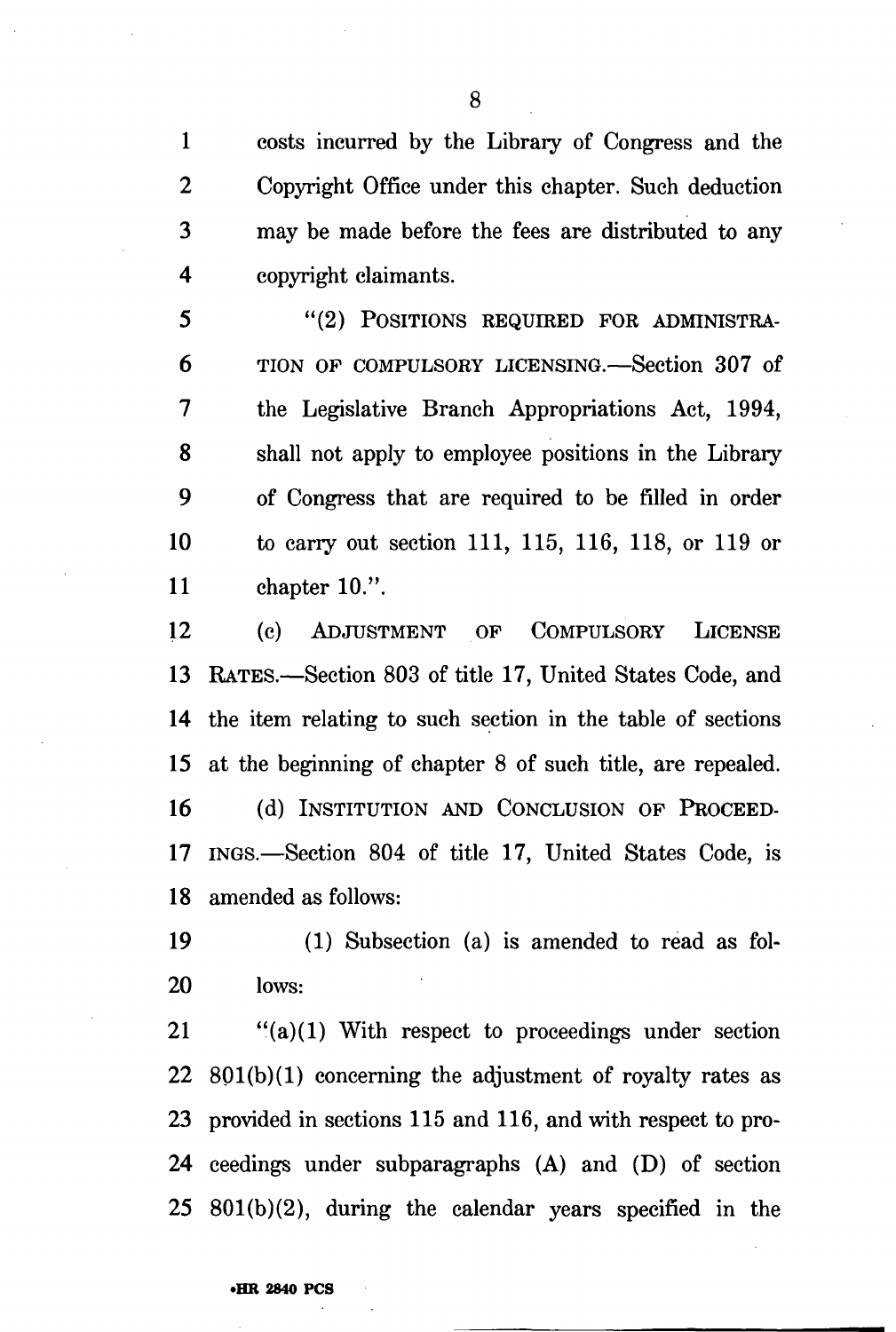1 schedule set forth in paragraphs (2), (3), and (4), any 2 owner or user of a copyrighted work whose royalty rates 3 are specified by this title, established by the Copyright 4 Royalty Tribunal before the date of the enactment of the 5 Copyright Royalty Tribunal Reform Act of 1993, or estab-6 lished by a copyright arbitration royalty panel after such 7 date of enactment, may file a petition with the Librarian 8 of Congress declaring that the petitioner requests an ad-9 justment of the rate. The Librarian of Congress shall, 10 upon the recommendation of the Register of Copyrights, 11 make a determination as to whether the petitioner has 12 such a significant interest in the royalty rate in which an 13 adjustment is requested. If the Librarian determines that 14 the petitioner has such a significant interest, the Librarian 15 shall cause notice of this determination, with the reasons 16 therefor, to be published in the Federal Register, together 17 with the notice of commencement of proceedings under 18 this chapter.

19 "(2) In proceedings under section  $801(b)(2)(A)$  and 20 (D), a petition described in paragraph (1) may be filed 21 during 1995 and in each subsequent fifth calendar year. 22 "(3) In proceedings under section  $801(b)(1)$  concern-23 ing the adjustment of royalty rates as provided in section 24 115, a petition described in paragraph (1) may be filed 25 in 1997 and in each subsequent tenth calendar year.

## HR 2840 PCS-2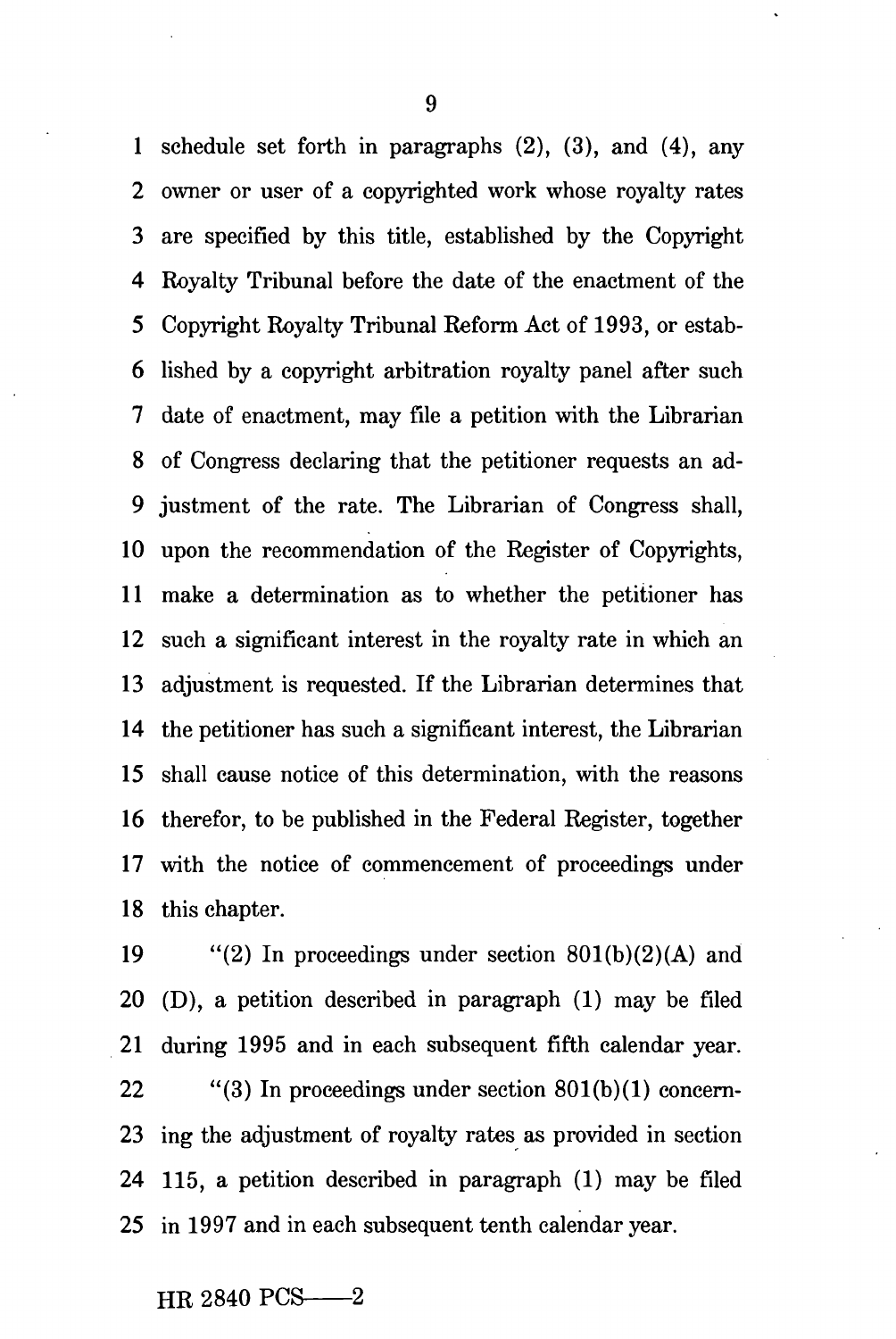1  $\frac{1}{2}$  (4)(A) In proceedings under section 801(b)(1) con-2 cerning the adjustment of royalty rates as provided in sec-3 tion 116, a petition described in paragraph (1) may be 4 filed at any time within 1 year after negotiated licenses 5 authorized by section 116 are terminated or expire and 6 are not replaced by subsequent agreements.

7 "(B) If a negotiated license authorized by section 116 8 is terminated or expires and is not replaced by another 9 such license agreement which provides permission to use 10 a quantity of musical works not substantially smaller than 11 the quantity of such works performed on coin-operated 12 phonorecord players during, the 1-year period ending 13 March 1, 1989, the Librarian of Congress shall, upon peti-14 tion filed under paragraph (1) within 1 year after such 15 termination or expiration, convene a copyright arbitration 16 royalty panel. The arbitration panel shall promptly estab-17 lish an interim royalty rate or rates for the public perform-18 ance by means of a coin-operated phonorecord player of 19 non-dramatic musical works embodied in phonorecords 20 which had been subject to the terminated or expired nego-21 tiated license agreement. Such rate or rates shall be the 22 same as the last such rate or rates and shall remain in 23 force until the conclusion of proceedings by the arbitration 24 panel, in accordance with section 802, to adjust the roy-25 alty rates applicable to such works, or until superseded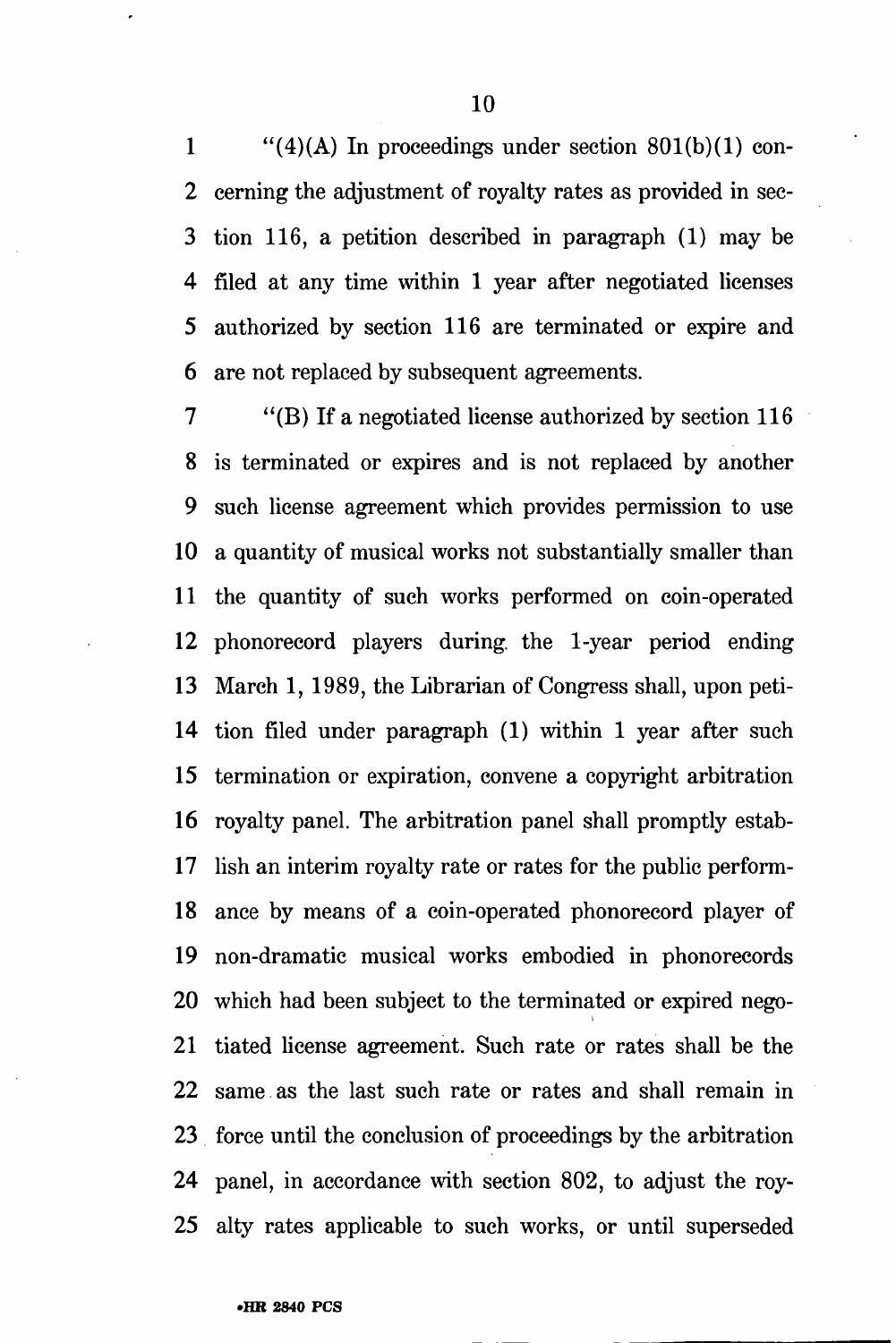$\bar{z}$ 

 $\label{eq:2} \frac{1}{\sqrt{2}}\int_{0}^{\infty}\frac{dx}{\sqrt{2\pi}}\,dx$ 

| $\mathbf 1$    | by a new negotiated license agreement, as provided in sec- |
|----------------|------------------------------------------------------------|
| $\overline{2}$ | tion $116(b)$ .".                                          |
| 3              | (2) Subsection (b) is amended—                             |
| 4              | (A) by striking "subclause" and inserting                  |
| 5              | "subparagraph";                                            |
| 6              | (B) by striking "Tribunal" the first place                 |
| 7              | it appears and inserting "Copyright Royalty                |
| 8              | Tribunal or the Librarian of Congress";                    |
| 9              | (C) by striking "Tribunal" the second and                  |
| 10             | third places it appears and inserting "Librar-             |
| <sup>11</sup>  | ian";                                                      |
| 12             | (D) by striking "Tribunal" the last place it               |
| 13             | appears and inserting "Copyright Royalty Tri-              |
| 14             | bunal or the Librarian of Congress"; and                   |
| 15             | $(E)$ by striking " $(a)(2)$ , above" and insert-          |
| 16             | ing "subsection (a) of this section".                      |
| 17             | $(3)$ Subsection $(c)$ is amended by striking "Tri-        |
| 18             | bunal" and inserting "Librarian of Congress".              |
| 19             | (4) Subsection (d) is amended—                             |
| 20             | (A) by striking "Chairman of the Tribu-                    |
| 21             | nal" and inserting "Librarian of Congress";                |
| 22             | and                                                        |
| 23             | (B) by striking "determination by the Tri-                 |
| 24             | bunal" and inserting "a determination".                    |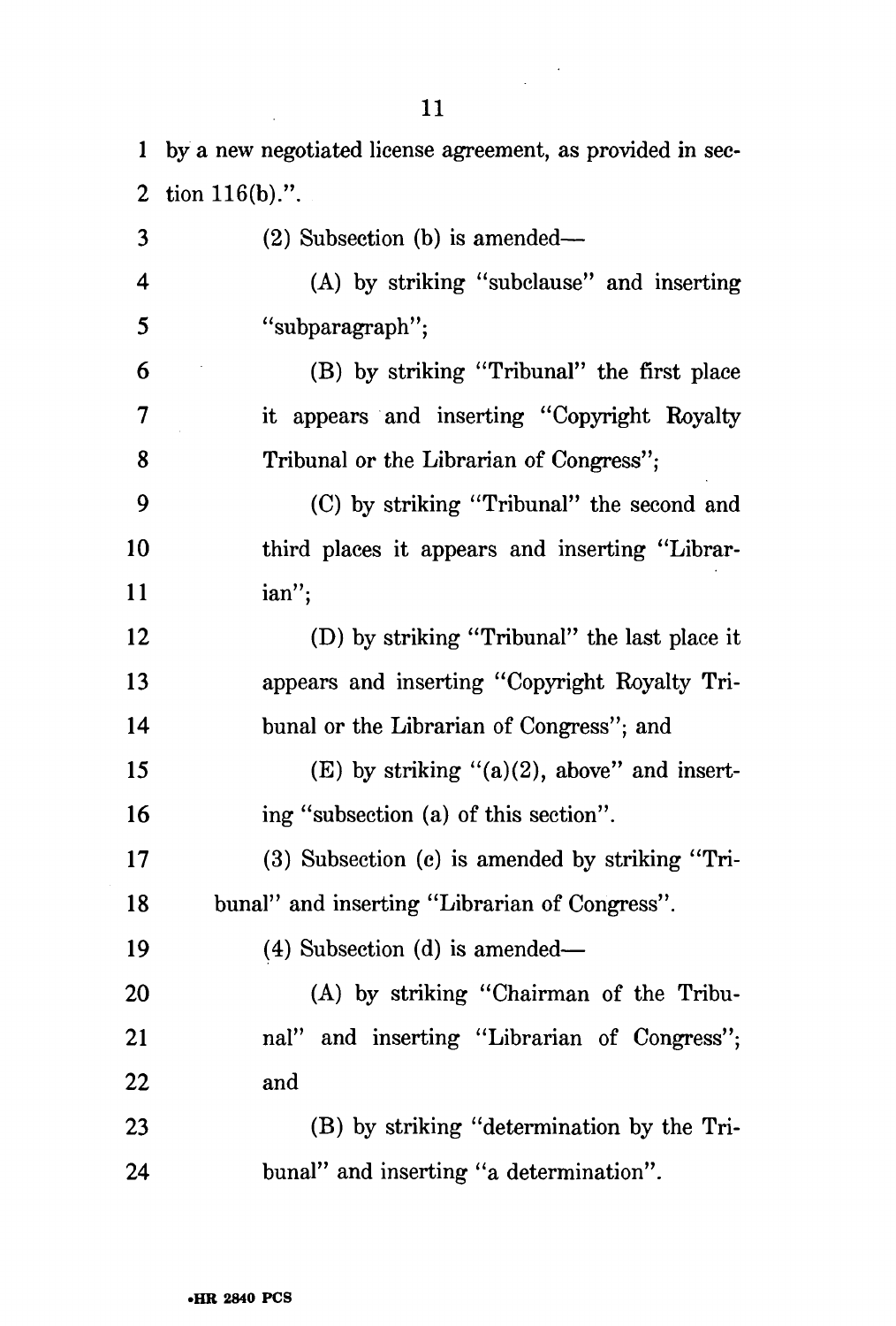1 (5) Section 804 is further amended by striking 2 subsection (e).

3 (e) REPEAL.—Sections 805 through 810 of title 17, 4 United States Code, and the items relating to such sec-5 tibns in the table of sections at the beginning of chapter 6 8 of such title, are repealed.

7 (f) CLERICAL AMENDMENT.—The table of sections at 8 the beginning of chapter 8 of title 17, United States Code, 9 is amended by striking the items relating to sections 801 10 and 802 and inserting the following:

"801. Copyright arbitration royalty panels: establishment and purpose. "802. Membership and proceedings of copyright arbitration royalty panels.".

#### 11 SEC. 3. JUKEBOX LICENSES.

12 (a) REPEAL OF COMPULSORY LICENSE.—Section 13 116 of title 17, United States Code, and the item relating 14 to section 116 in the table of sections at the beginning 15 of chapter 1 of such title, are repealed.

16 (b) NEGOTIATED LICENSES.—(1) Section 116A of 17 title 17, United States Code, is amended—

18 (A) by redesignating such section as section 19 116;

20 (B) by striking subsection (b) and redesignating 21 subsections (c) and (d) as subsections (b) and (c), 22 respectively;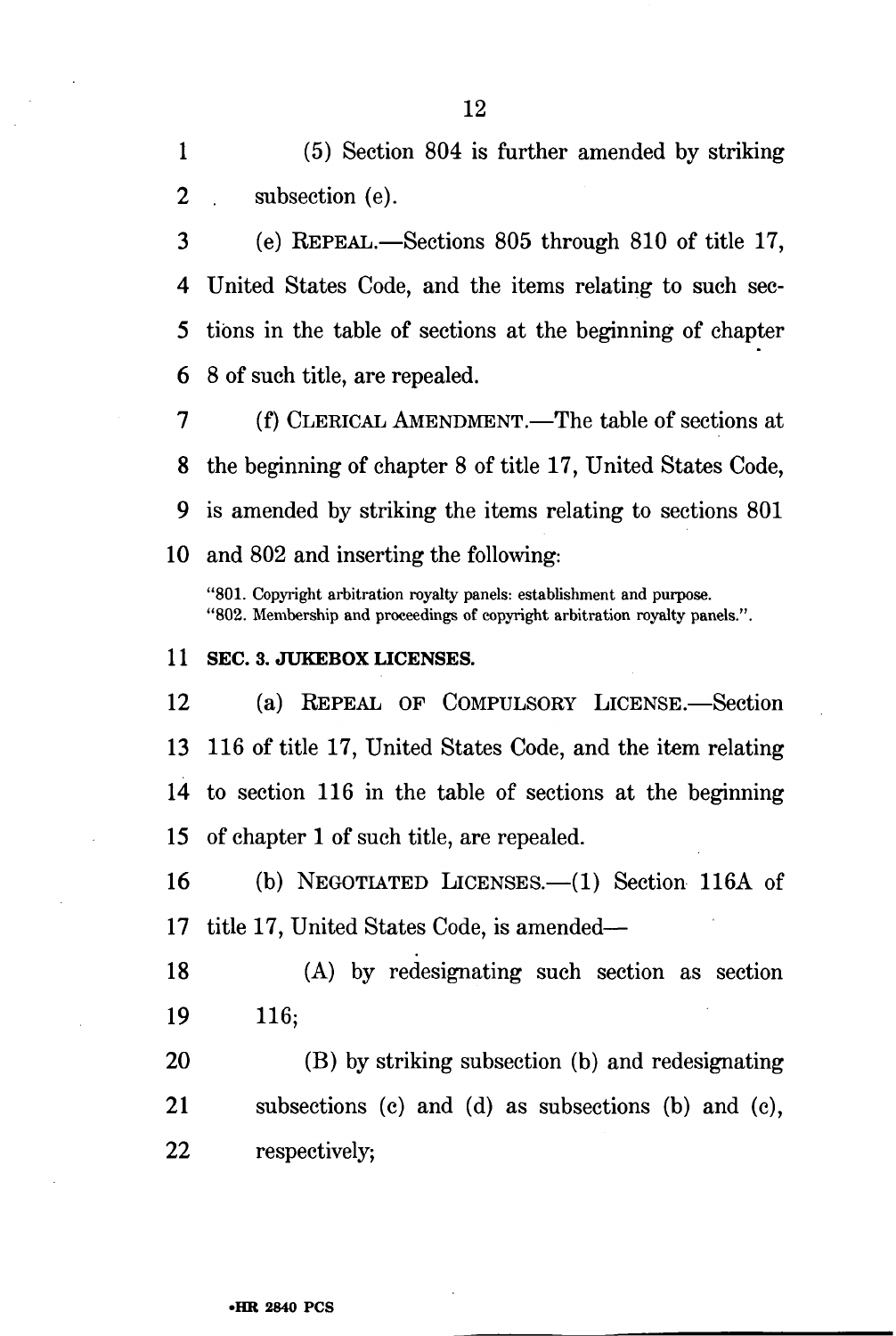1 (C) in subsection  $(b)(2)$  (as so redesignated) by 2 striking "Copyright Royalty Tribunal" each place it 3 appears and inserting "Librarian of Congress"; 4 (D) in subsection (c) (as so redesignated)— 5 (i) in the subsection caption by striking 6 "ROYALTY TRIBUNAL" and inserting "ARBI-7 TRATION ROYALTY PANEL"; 8 (ii) by striking "subsection (c)" and insert-9 ing "subsection (b)"; and 10 (iii) by striking "the Copyright Royalty 11 Tribunal" and inserting "a copyright arbitra-12 tion royalty panel"; and 13 (E) by striking subsections (e),  $(f)$ , and  $(g)$ . 14 (2) The table of sections at the beginning of chapter 15 1 of title 17, United States Code, is amended by striking 16 "116A" and inserting "116". **17 SEC. 4. PUBLIC BROADCASTING COMPULSORY LICENSE.**  18 Section 118 of title 17, United States Code, is 19 amended— 20  $(1)$  in subsection  $(b)$ — 21 (A) by striking the first 2 sentences; 22 (B) in the third sentence by striking 23 "works specified by this subsection" and insert-24 ing "published nondramatic musical works and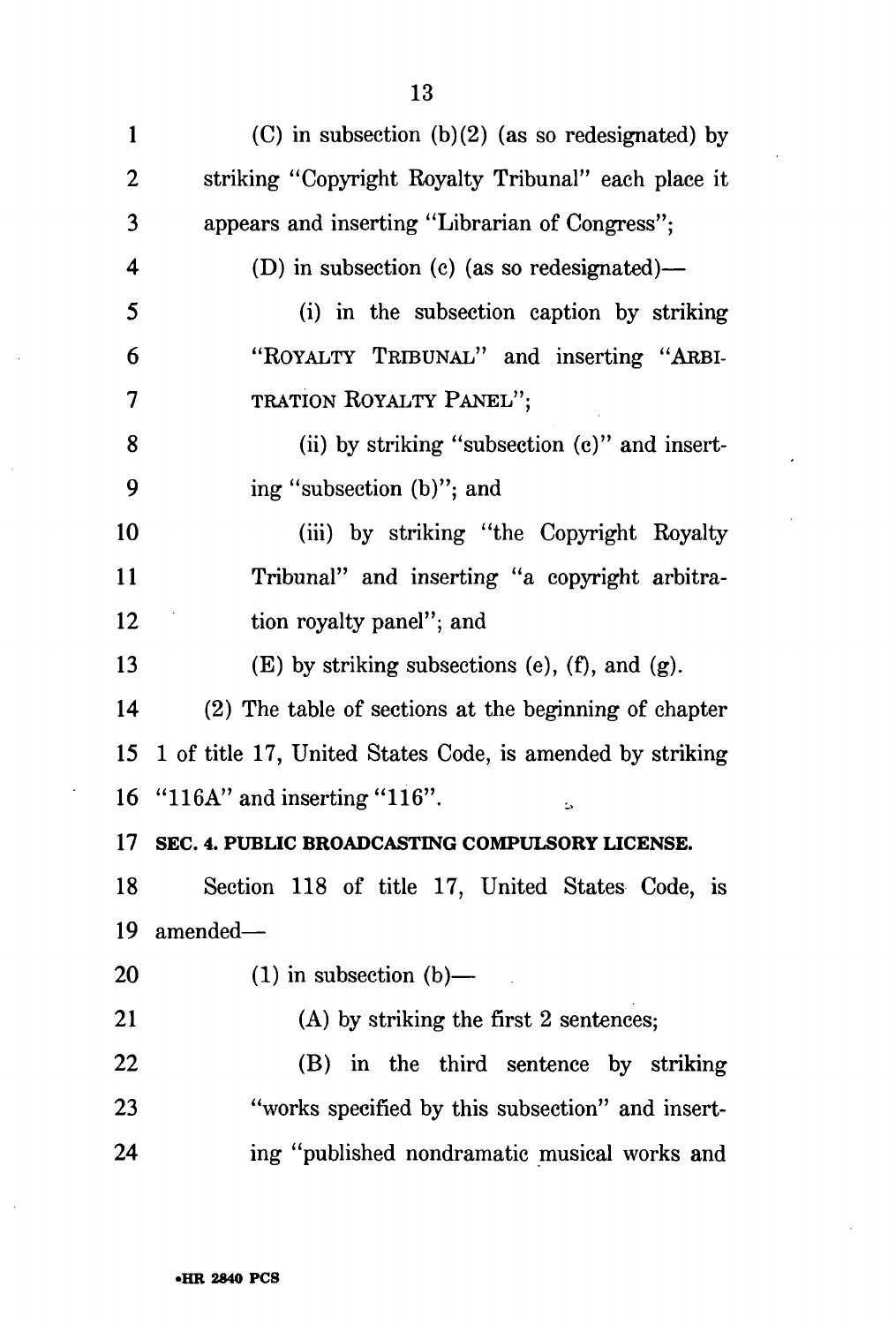| $\mathbf{1}$             | published pictorial, graphic, and sculptural |
|--------------------------|----------------------------------------------|
| $\overline{2}$           | works";                                      |
| 3                        | (C) in paragraph $(1)$ —                     |
| 4                        | (i) in the first sentence by striking ",     |
| 5                        | within one hundred and twenty days after     |
| 6                        | publication of the notice specified in this  |
| $\overline{\mathcal{L}}$ | subsection,"; and                            |
| 8                        | (ii) by striking "Copyright Royalty          |
| 9                        | Tribunal" each place it appears and insert-  |
| 10                       | ing "Librarian of Congress";                 |
| 11                       | (D) in paragraph $(2)$ by striking "Tribu-   |
| 12                       | nal" and inserting "Librarian of Congress";  |
| 13                       | $(E)$ in paragraph $(3)$ —                   |
| 14                       | (i) by striking the first sentence and       |
| 15                       | inserting the following: "In the absence of  |
| 16                       | license agreements negotiated under para-    |
| 17                       | graph (2), the Librarian of Congress shall,  |
| 18                       | pursuant to chapter 8, convene a copyright   |
| 19                       | arbitration royalty panel to determine and   |
| 20                       | publish in the Federal Register a schedule   |
| 21                       | of rates and terms which, subject to para-   |
| 22                       | graph (2), shall be binding on all owners of |
| 23                       | copyright in works specified by this sub-    |
| 24                       | section and public broadcasting entities,    |
| 25                       | regardless of whether such copyright own-    |

 $\hat{\mathcal{A}}$ 

 $\ddot{\phantom{a}}$ 

 $\ddot{\phantom{0}}$ 

 $\hat{\mathcal{L}}$ 

 $\ddot{\phantom{0}}$ 

 $\sim$ 

 $\ddot{\phantom{a}}$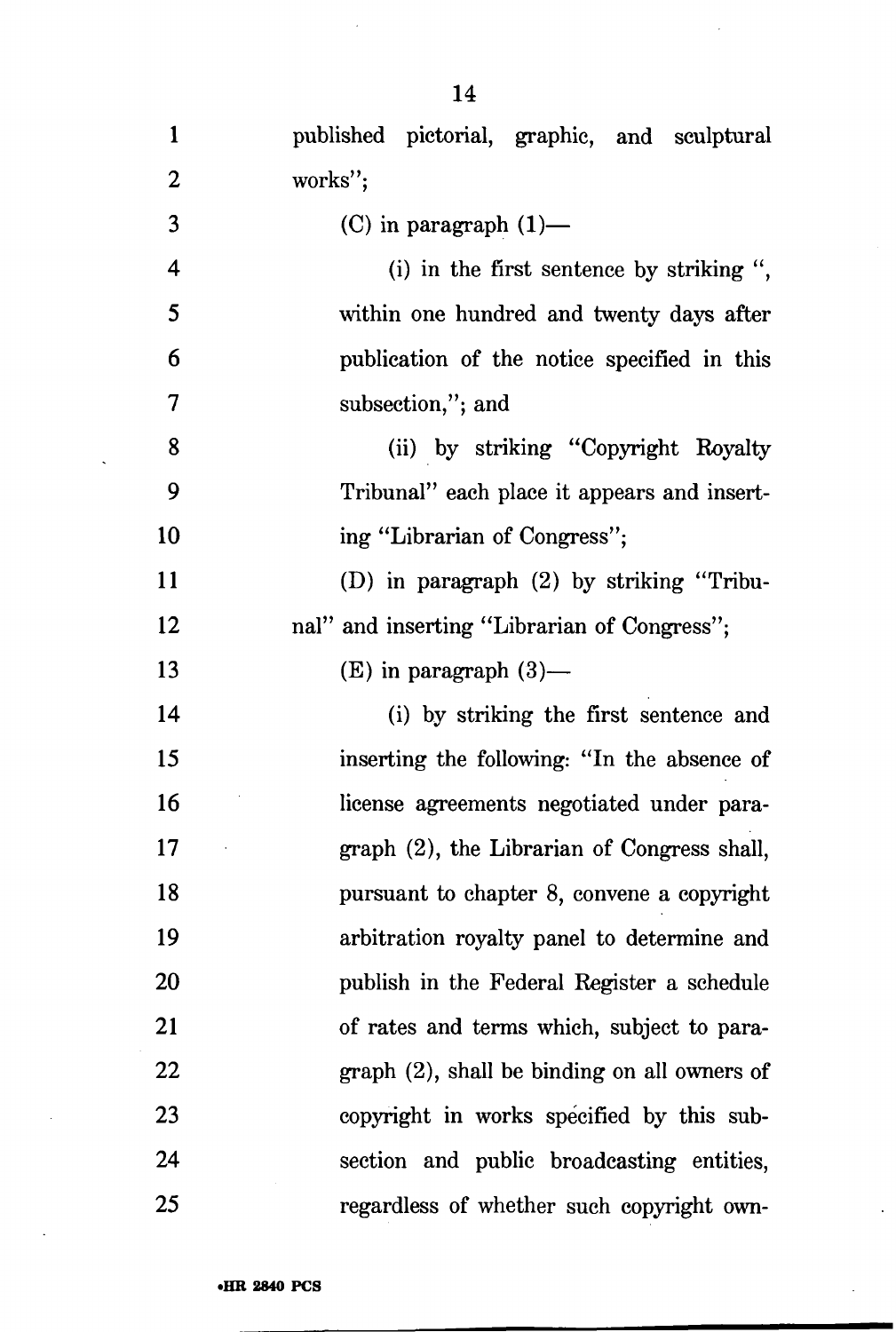| $\mathbf{1}$            | ers have submitted proposals to the Li-       |
|-------------------------|-----------------------------------------------|
| $\overline{2}$          | brarian of Congress.";                        |
| 3                       | (ii) in the second sentence—                  |
| $\overline{\mathbf{4}}$ | (I) by striking "Copyright Roy-               |
| 5                       | alty Tribunal" and inserting "copy-           |
| 6                       | right arbitration royalty panel"; and         |
| 7                       | (II) by striking "clause (2) of               |
| 8                       | this subsection" and inserting "para-         |
| 9                       | $graph (2)$ "; and                            |
| 10                      | (iii) in the last sentence by striking        |
| 11                      | "Copyright Royalty Tribunal" and insert-      |
| 12                      | ing "Librarian of Congress"; and              |
| 13                      | $(F)$ by striking paragraph $(4)$ ;           |
| 14                      | $(2)$ in subsection $(e)$ —                   |
| 15                      | (A) by striking "1982" and inserting          |
| 16                      | "1997"; and                                   |
| 17                      | (B) by striking "Copyright Royalty Tribu-     |
| 18                      | nal" and inserting "Librarian of Congress";   |
| 19                      | $(3)$ in subsection $(d)$ —                   |
| 20                      | (A) by striking "to the transitional provi-   |
| 21                      | sions of subsection $(b)(4)$ , and";          |
| 22                      | (B) by striking "the Copyright Royalty        |
| 23                      | Tribunal" and inserting "a copyright arbitra- |
| 24                      | tion royalty panel"; and                      |

 $\bar{z}$ 

 $\hat{\mathcal{A}}$ 

 $\sim$ 

 $\bar{z}$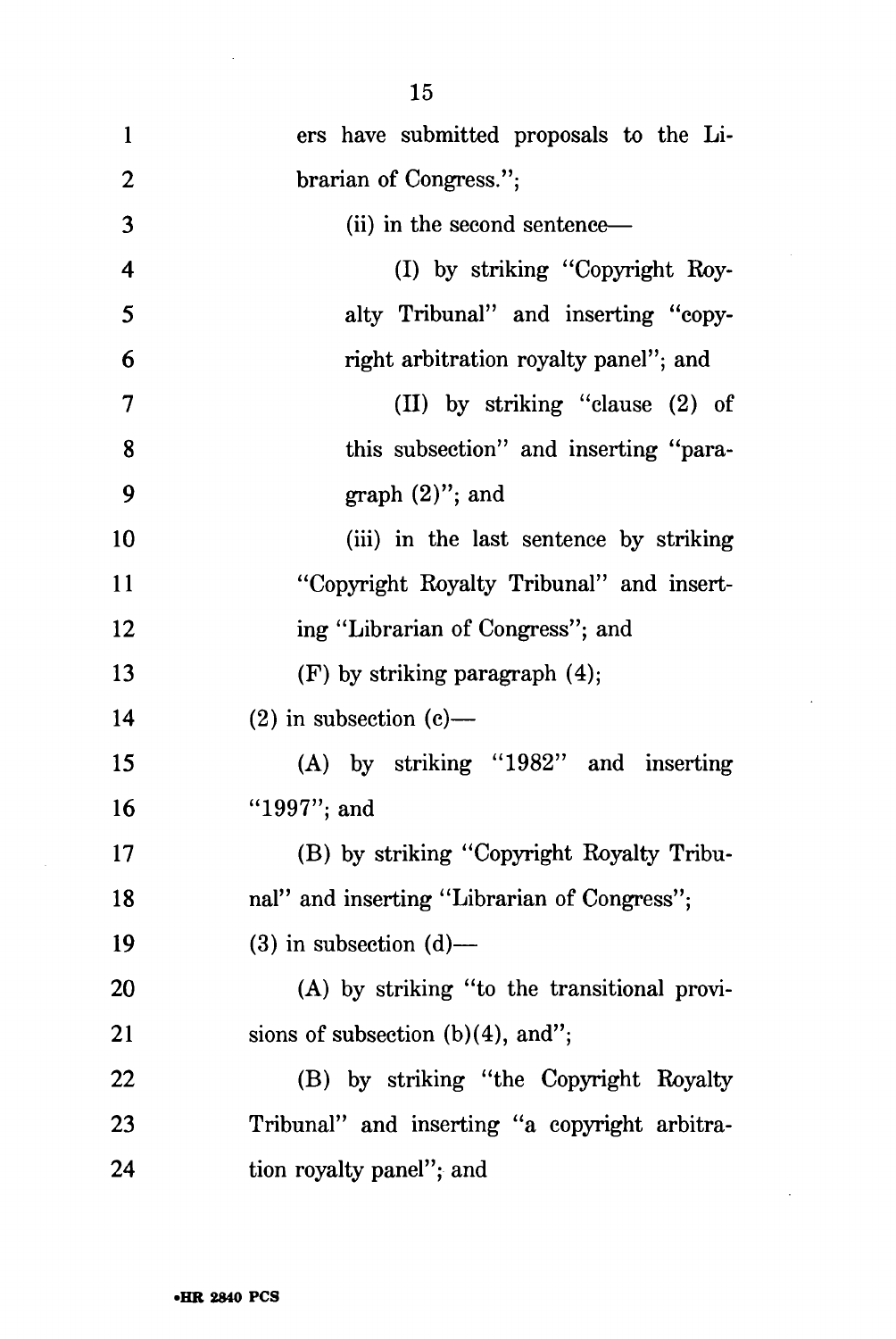| $\mathbf{1}$   | $(C)$ in paragraphs $(2)$ and $(3)$ by striking    |
|----------------|----------------------------------------------------|
| $\overline{2}$ | "clause" each place it appears and inserting       |
| 3              | "paragraph"; and                                   |
| 4              | $(4)$ in subsection $(g)$ by striking "clause" and |
| 5              | inserting "paragraph".                             |
| 6              | SEC. 5. SECONDARY TRANSMISSIONS BY SUPERSTATIONS   |
| 7              | NETWORK STATIONS FOR PRIVATE<br><b>AND</b>         |
| 8              | VIEWING.                                           |
| 9              | Section 119 of title 17, United States Code, is    |
| 10             | amended-                                           |
| 11             | $(1)$ in subsection $(b)$ —                        |
| 12             | $(A)$ in paragraph $(1)$ by striking ", after      |
| 13             | consultation with the Copyright Royalty Tribu-     |
| 14             | nal," each place it appears;                       |
| 15             | $(B)$ in paragraph $(2)$ by striking "Copy-        |
| 16             | right Royalty Tribunal" and inserting "Librar-     |
| 17             | ian of Congress";                                  |
| 18             | (C) in paragraph (3) by striking "Copy-            |
| 19             | right Royalty Tribunal" and inserting "Librar-     |
| <b>20</b>      | ian of Congress"; and                              |
| 21             | (D) in paragraph $(4)$ —                           |
| 22             | (i) by striking "Copyright Royalty                 |
| 23             | Tribunal" each place it appears and insert-        |
| 24             | ing "Librarian of Congress";                       |

 $\overline{a}$ 

 $\bar{\mathcal{A}}$ 

 $\overline{\phantom{a}}$ 

 $\frac{1}{2}$ 

 $\ddot{\phantom{a}}$ 

 $\ddot{\phantom{0}}$ 

 $\mathcal{A}$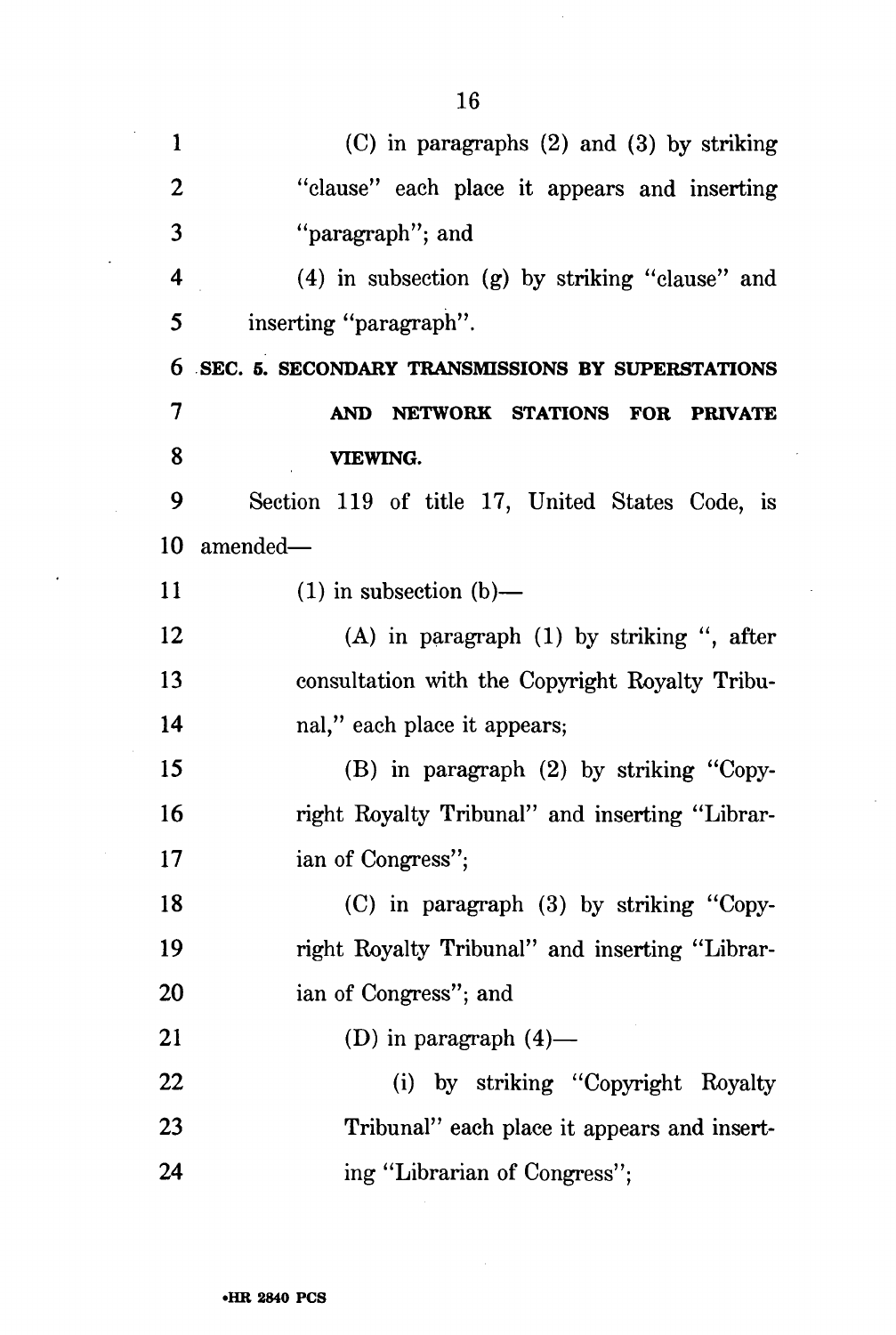| $\mathbf{1}$     | (ii) by striking "Tribunal" each place        |
|------------------|-----------------------------------------------|
| $\boldsymbol{2}$ | it appears and inserting "Librarian of        |
| 3                | Congress"; and                                |
| 4                | (iii) in subparagraph $(B)$ by striking       |
| 5                | "conduct a proceeding" in the last sen-       |
| 6                | tence and inserting "convene a copyright      |
| 7                | arbitration royalty panel"; and               |
| 8                | $(2)$ in subsection $(e)$ —                   |
| 9                | (A) in the subsection caption by striking     |
| 10               | "DETERMINATION" and inserting "ADJUST-        |
| 11               | MENT";                                        |
| 12               | (B) in paragraph (2) by striking "Copy-       |
| 13               | right Royalty Tribunal" each place it appears |
| 14               | and inserting "Librarian of Congress";        |
| 15               | $(C)$ in paragraph $(3)$ —                    |
| 16               | (i) in subparagraph $(A)$ —                   |
| 17               | (I) by striking "Copyright Roy-               |
| 18               | alty Tribunal" and inserting "Librar-         |
| 19               | ian of Congress"; and                         |
| 20               | (II) by striking the last sentence            |
| 21               | and inserting the following: "Such ar-        |
| 22               | bitration proceeding shall be<br>con-         |
| 23               | ducted under chapter 8.";                     |
| 24               | (ii) by striking subparagraphs (B) and        |
| 25               | (C);                                          |

 $\sim$ 

 $\sim 10^{-1}$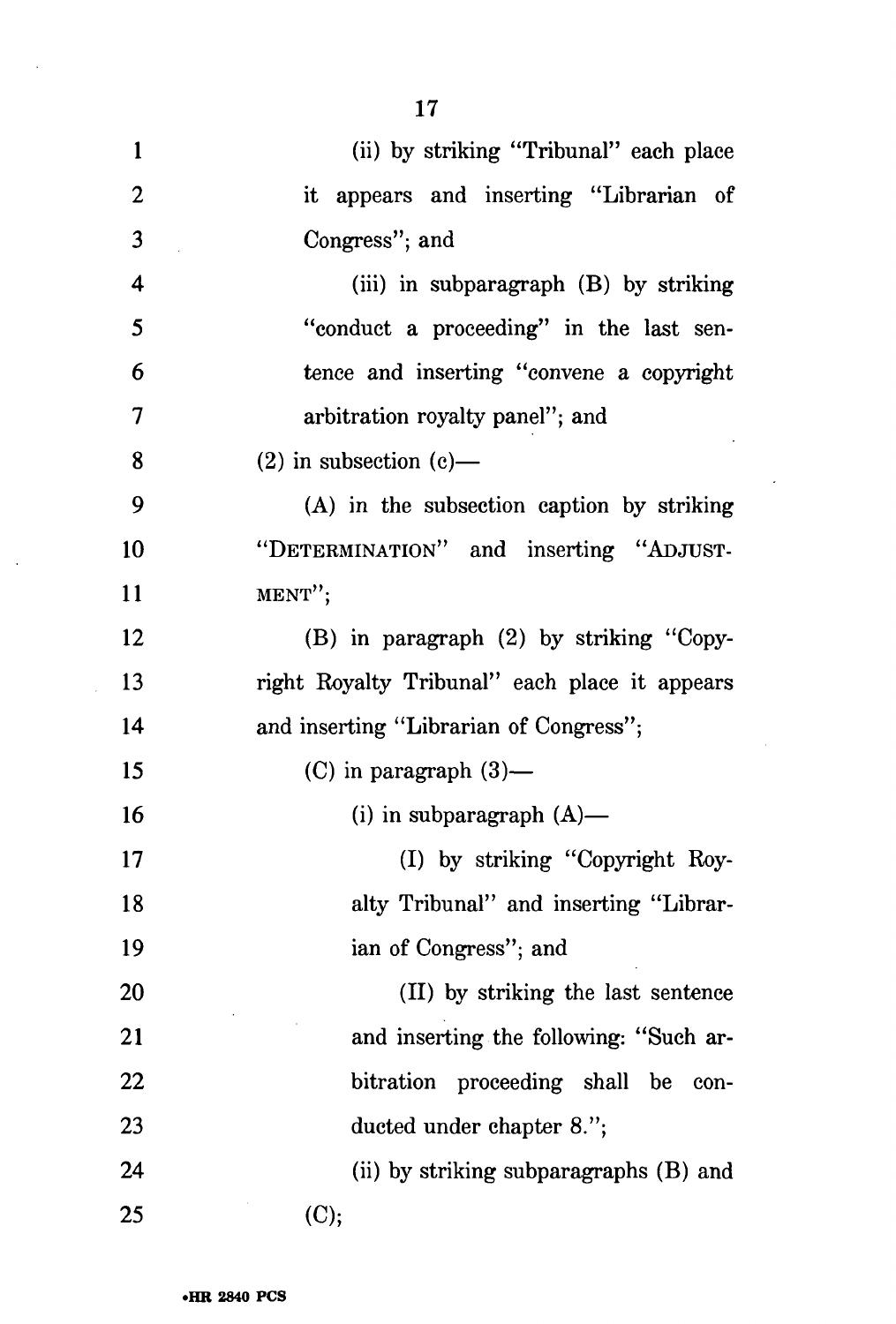| $\mathbf{1}$            | (iii) in subparagraph $(D)$ —                 |
|-------------------------|-----------------------------------------------|
| 2                       | (I) by redesignating such sub-                |
| 3                       | paragraph as subparagraph (B); and            |
| $\overline{\mathbf{4}}$ | by striking "Arbitration"<br>(II)             |
| 5 <sub>1</sub>          | Panel" and inserting "copyright arbi-         |
| 6                       | tration royalty panel appointed under         |
| $\overline{7}$          | chapter $8$ ";                                |
| 8                       | (iv) by striking subparagraphs<br>(E)         |
| 9                       | and $(F);$                                    |
| 10                      | $(v)$ by amending subparagraph $(G)$ to       |
| 11                      | read as follows:                              |
| 12                      | "(C) PERIOD DURING WHICH DECISION OF          |
| 13                      | ARBITRATION PANEL OR ORDER OF LIBRARIAN       |
| 14                      | EFFECTIVE.—The obligation to pay the royalty  |
| 15                      | fee established under a determination which—  |
| 16                      | "(i) is made by a copyright arbitration       |
| 17                      | royalty panel in an arbitration proceeding    |
| 18                      | under this paragraph and is adopted by        |
| 19                      | the Librarian of Congress under section       |
| 20                      | $802(e)$ , or                                 |
| 21                      | "(ii) is established by the Librarian of      |
| 22                      | Congress under section 802(e),                |
| 23                      | shall become effective as provided in section |
| 24                      | $802(f).$ "; and                              |
| 25                      | $(vi)$ in subparagraph $(H)$ —                |

18

 $\ddot{\phantom{1}}$ 

 $\bar{z}$ 

 $\hat{\mathcal{A}}$ 

 $\bar{\beta}$ 

 $\bar{\gamma}$ 

 $\mathcal{A}^{\mathcal{A}}$ 

 $\mathcal{L}$ 

 $\sim$ 

 $\ddot{\phantom{a}}$ 

 $\bar{\mathcal{A}}$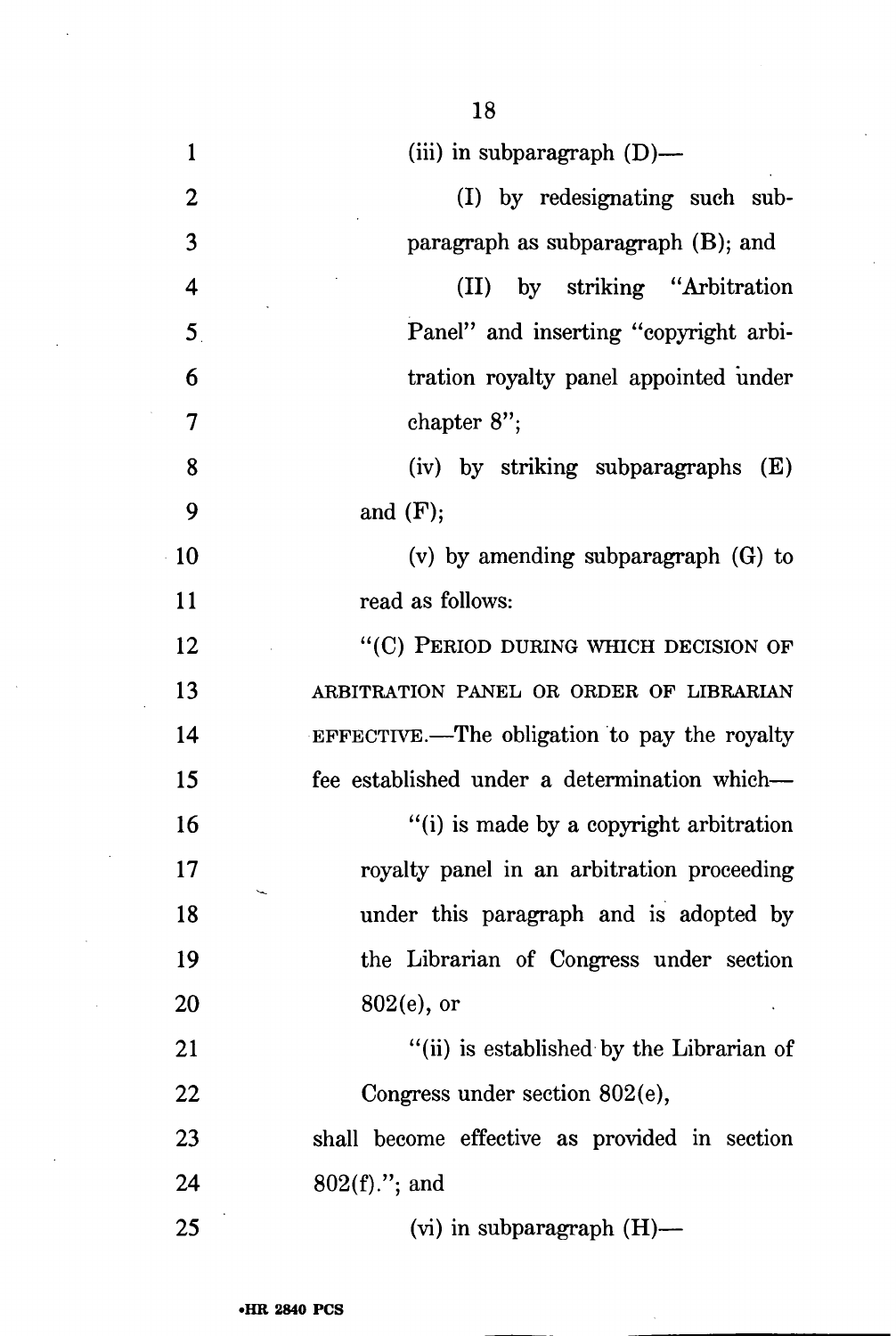| $\mathbf{1}$     | (I) by redesignating such sub-                          |
|------------------|---------------------------------------------------------|
| $\boldsymbol{2}$ | paragraph as subparagraph $(D)$ ; and                   |
| 3                | (II) by striking "adopted or or-                        |
| 4                | dered under subparagraph $(F)$ " and                    |
| 5                | inserting "referred to in subparagraph"                 |
| 6                | $(C)$ "; and                                            |
| 7                | (D) by striking paragraph $(4)$ .                       |
| 8                | SEC. 6. CONFORMING AMENDMENTS.                          |
| 9                | (a) CABLE COMPULSORY LICENSE.—Section 111(d)            |
| 10               | of title 17, United States Code, is amended as follows: |
| 11               | (1) Paragraph (1) is amended by striking ",             |
| $12 -$           | after consultation with the Copyright Royalty Tribu-    |
| 13               | nal (if and when the Tribunal has been con-             |
| 14               | stituted),".                                            |
| 15               | (2) Paragraph $(1)(A)$ is amended by striking ",        |
| 16               | after consultation with the Copyright Royalty Tribu-    |
| 17               | nal (if and when the Tribunal has been<br>con-          |
| 18               | stituted),".                                            |
| 19               | $(3)$ Paragraph $(2)$ is amended by striking the        |
| 20               | second and third sentences and by inserting the fol-    |
| 21               | lowing: "All funds held by the Secretary of the         |
| 22               | Treasury shall be invested in interest-bearing United   |
| 23               | States securities for later distribution with interest  |
| 24               | by the Librarian of Congress in the event no con-       |
| 25               | troversy over distribution exists, or by a copyright    |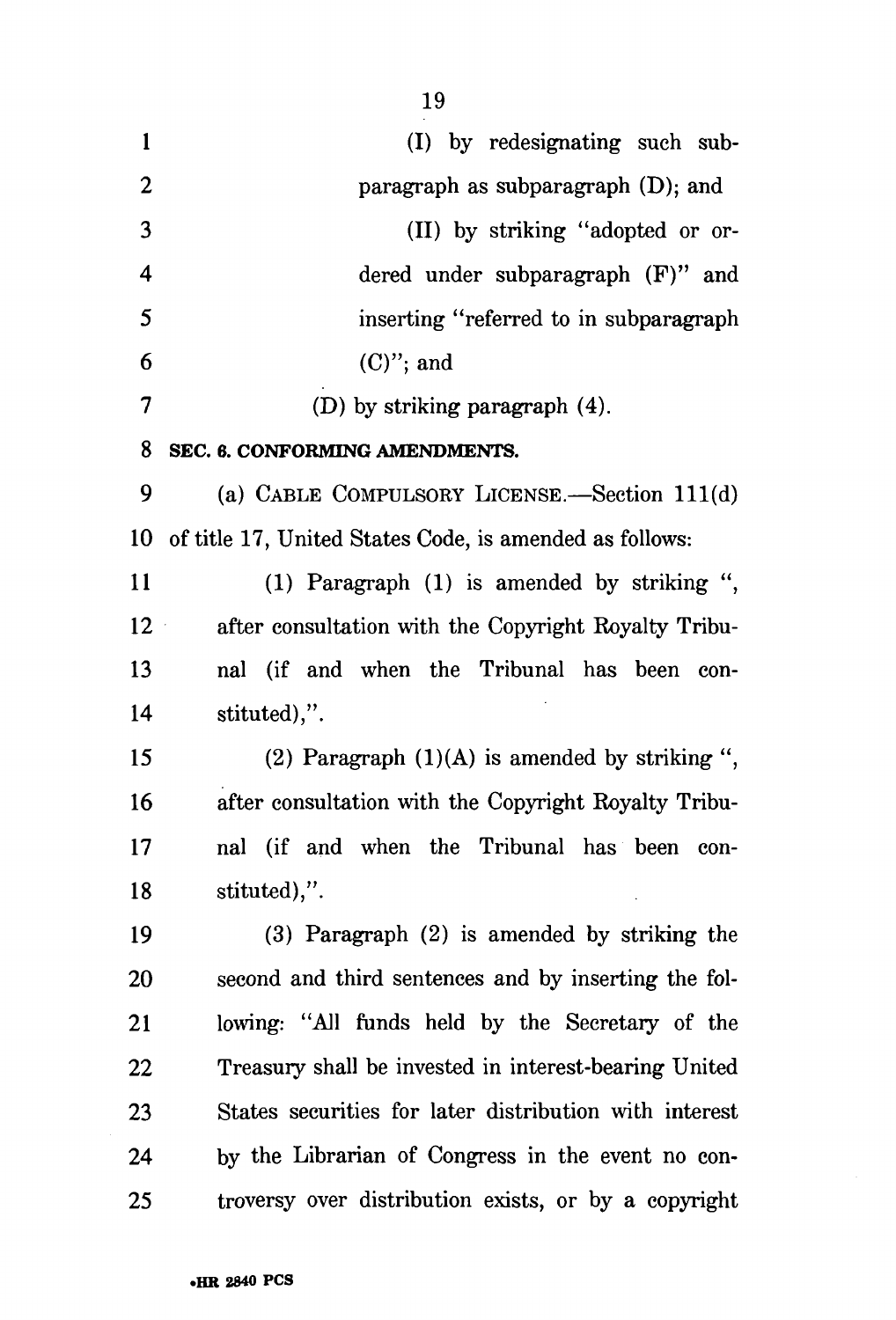| $\mathbf{1}$ | arbitration royalty panel in the event a controversy |
|--------------|------------------------------------------------------|
| 2            | over such distribution exists.".                     |
| 3            | (4) Paragraph $(4)(A)$ is amended—                   |
| 4            | (A) by striking "Copyright Royalty Tribu-            |
| 5            | nal" and inserting "Librarian of Congress";          |
| 6            | and                                                  |
| 7            | (B) by striking "Tribunal" and inserting             |
| 8            | "Librarian of Congress".                             |
| 9            | (5) Paragraph $(4)(B)$ is amended to read as         |
| 10           | follows:                                             |
| 11           | "(B) After the first day of August of each           |
| 12           | year, the Librarian of Congress shall, upon the      |
| 13           | recommendation of the Register of Copyrights,        |
| 14           | determine whether there exists a controversy         |
| 15           | concerning the distribution of royalty fees. If      |
| 16           | the Librarian determines that no such con-           |
| 17           | troversy exists, the Librarian shall, after de-      |
| 18           | ducting reasonable administrative costs under        |
| 19           | this section, distribute such fees to the copy-      |
| 20           | right owners entitled to such fees, or to their      |
| 21           | designated agents. If the Librarian finds the ex-    |
| 22           | istence of a controversy, the Librarian shall,       |
| 23           | pursuant to chapter 8 of this title, convene a       |
| 24           | copyright arbitration royalty panel to determine     |
| 25           | the distribution of royalty fees.".                  |

 $\ddot{\phantom{a}}$ 

 $\bar{z}$ 

 $\bar{\mathcal{A}}$ 

 $\overline{a}$ 

 $\sim 10$  $\bar{\mathcal{A}}$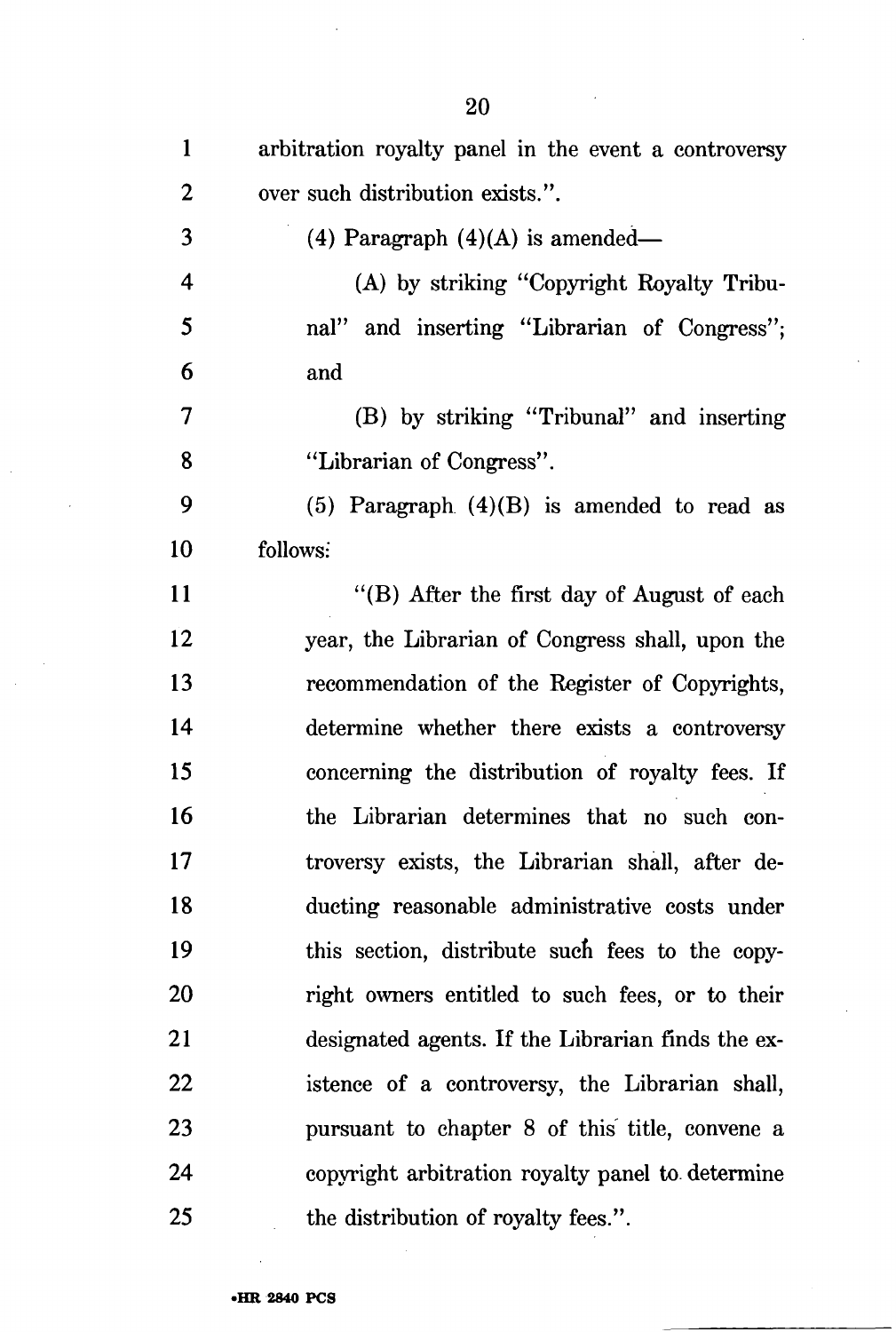| $\mathbf{1}$   | $(6)$ Paragraph $(4)(C)$ is amended by striking     |
|----------------|-----------------------------------------------------|
| 2              | "Copyright Royalty Tribunal" and inserting "Li-     |
| 3              | brarian of Congress".                               |
| 4              | (b) AUDIO HOME RECORDING ACT.—                      |
| 5              | (1) ROYALTY PAYMENTS.—Section $1004(a)(3)$          |
| 6              | of title 17, United States Code, is amended—        |
| $\overline{7}$ | (A) by striking "Copyright Royalty Tribu-           |
| 8              | nal" and inserting "Librarian of Congress";         |
| 9              | and                                                 |
| 10             | (B) by striking "Tribunal" and inserting            |
| 11             | "Librarian of Congress".                            |
| 12             | (2) DEPOSIT OF ROYALTY PAYMENTS.—Section            |
| 13             | 1005 of title 17, United States Code, is amended by |
| 14             | striking the last sentence.                         |
| 15             | (3) ENTITLEMENT TO ROYALTY PAYMENTS.-               |
| 16             | Section 1006(c) of title 17, United States Code, is |
| 17             | amended by striking "Copyright Royalty Tribunal"    |
| 18             | and inserting "Librarian of Congress shall convene  |
| 19             | a copyright arbitration royalty panel which".       |
| 20             | (4) PROCEDURES FOR DISTRIBUTING ROYALTY             |
| 21             | PAYMENTS.—Section 1007 of title 17, United States   |
| 22             | Code, is amended—                                   |
| 23             | (A) in subsection $(a)(1)$ —                        |

 $\hat{\mathcal{L}}$ 

 $\bar{\mathcal{A}}$  $\ddot{\phantom{0}}$ 

 $\ddot{\phantom{a}}$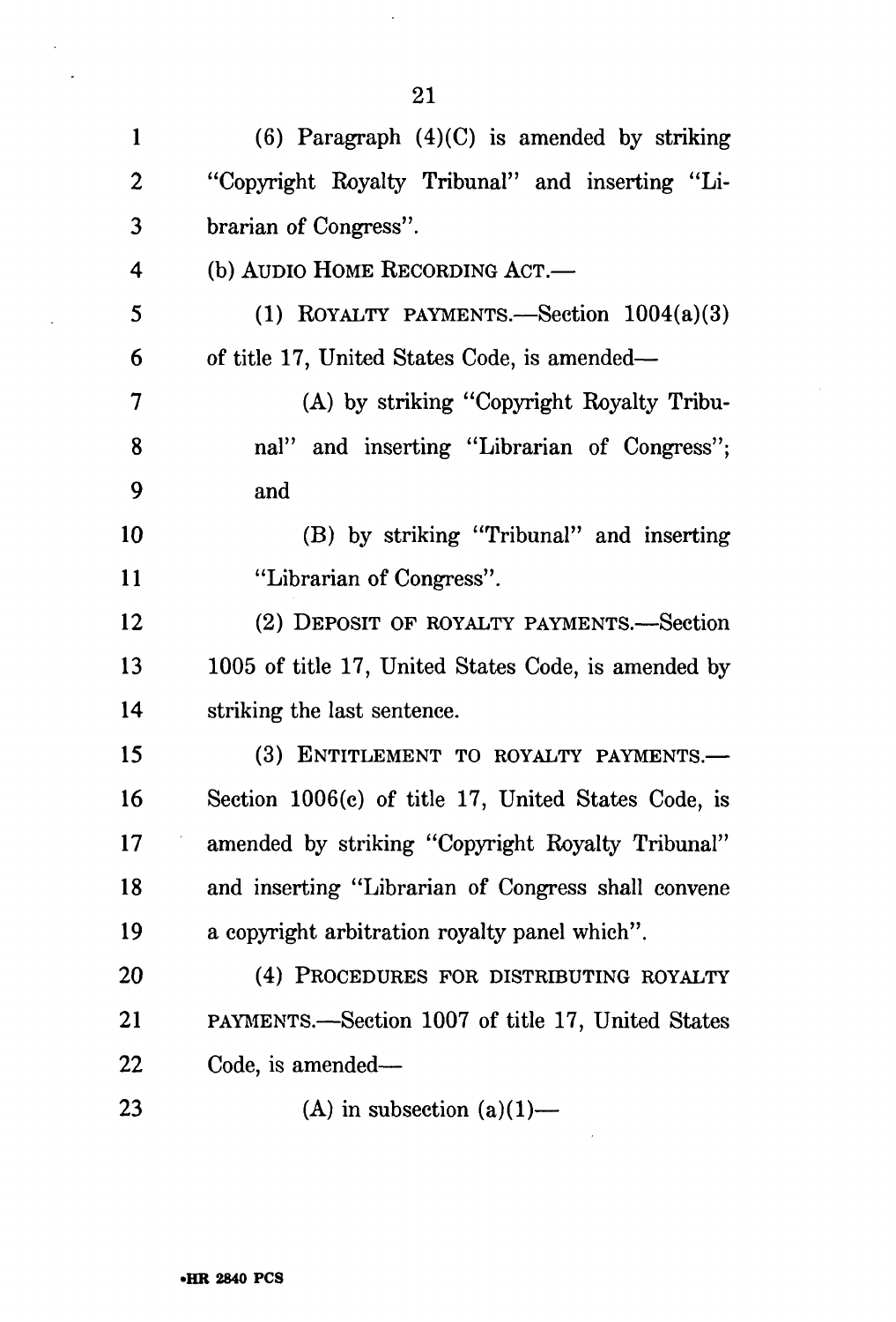1 (i) by striking "Copyright Royalty 2 Tribunal" and inserting "Librarian of 3 Congress"; and 4 (ii) by striking "Tribunal" and insert-5 ing "Librarian of Congress"; 6 (B) in subsection  $(b)$ — 7 (i) by striking "Copyright Royalty 8 Tribunal" and inserting "Librarian of 9 Congress"; and

10 (ii) by striking "Tribunal" each place 11 it appears and inserting "Librarian of 12 Congress"; and

13 (C) in subsection (c)—

14 (i) by striking the first sentence and 15 inserting "If the Librarian of Congress 16 finds the existence of a controversy, the Li-17 brarian shall, pursuant to chapter 8 of this 18 title, convene a copyright arbitration roy-19 alty panel to determine the distribution of 20 royalty payments.";

21 (ii) by striking "Tribunal" each place 22 it appears and inserting "Librarian of 23 Congress"; and

24 (iii) in the last sentence by striking 25 "its reasonable administrative costs" and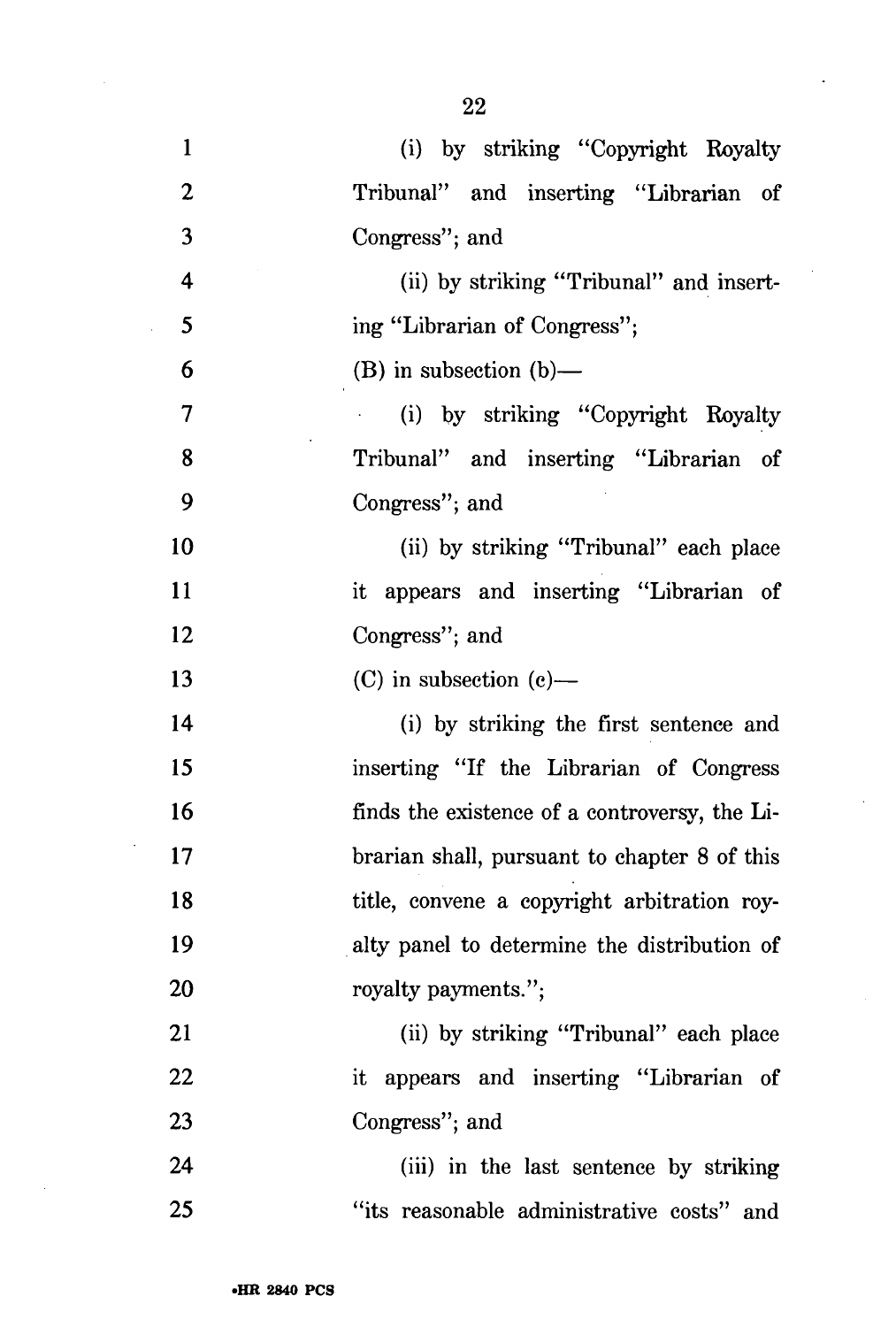| 1  | inserting "the reasonable administrative      |
|----|-----------------------------------------------|
| 2  | costs incurred by the Librarian".             |
| 3  | (5) ARBITRATION OF CERTAIN DISPUTES.-Sec-     |
| 4  | tion 1010 of title 17, United States Code, is |
| 5. | amended-                                      |
| 6  | $(A)$ in subsection $(b)$ —                   |
| 7  | (i) by striking "Copyright Royalty            |
| 8  | Tribunal" and inserting "Librarian of         |
| 9  | Congress"; and                                |
| 10 | (ii) by striking "Tribunal" each place        |
| 11 | it appears and inserting "Librarian of        |
| 12 | Congress";                                    |
| 13 | $(B)$ in subsection $(e)$ —                   |
| 14 | (i) in the subsection caption by strik-       |
| 15 | ing "COPYRIGHT ROYALTY TRIBUNAL"              |
| 16 | and inserting "LIBRARIAN OF CONGRESS";        |
| 17 | and                                           |
| 18 | (ii) by striking "Copyright Royalty           |
| 19 | Tribunal" and inserting "Librarian of         |
| 20 | Congress";                                    |
| 21 | $(C)$ in subsection $(f)$ —                   |
| 22 | (i) in the subsection caption by strik-       |
| 23 | ing "COPYRIGHT ROYALTY TRIBUNAL"              |
| 24 | and inserting "LIBRARIAN OF CONGRESS";        |

 $\ddot{\phantom{a}}$ 

 $\ddot{\phantom{a}}$ 

 $\bar{\beta}$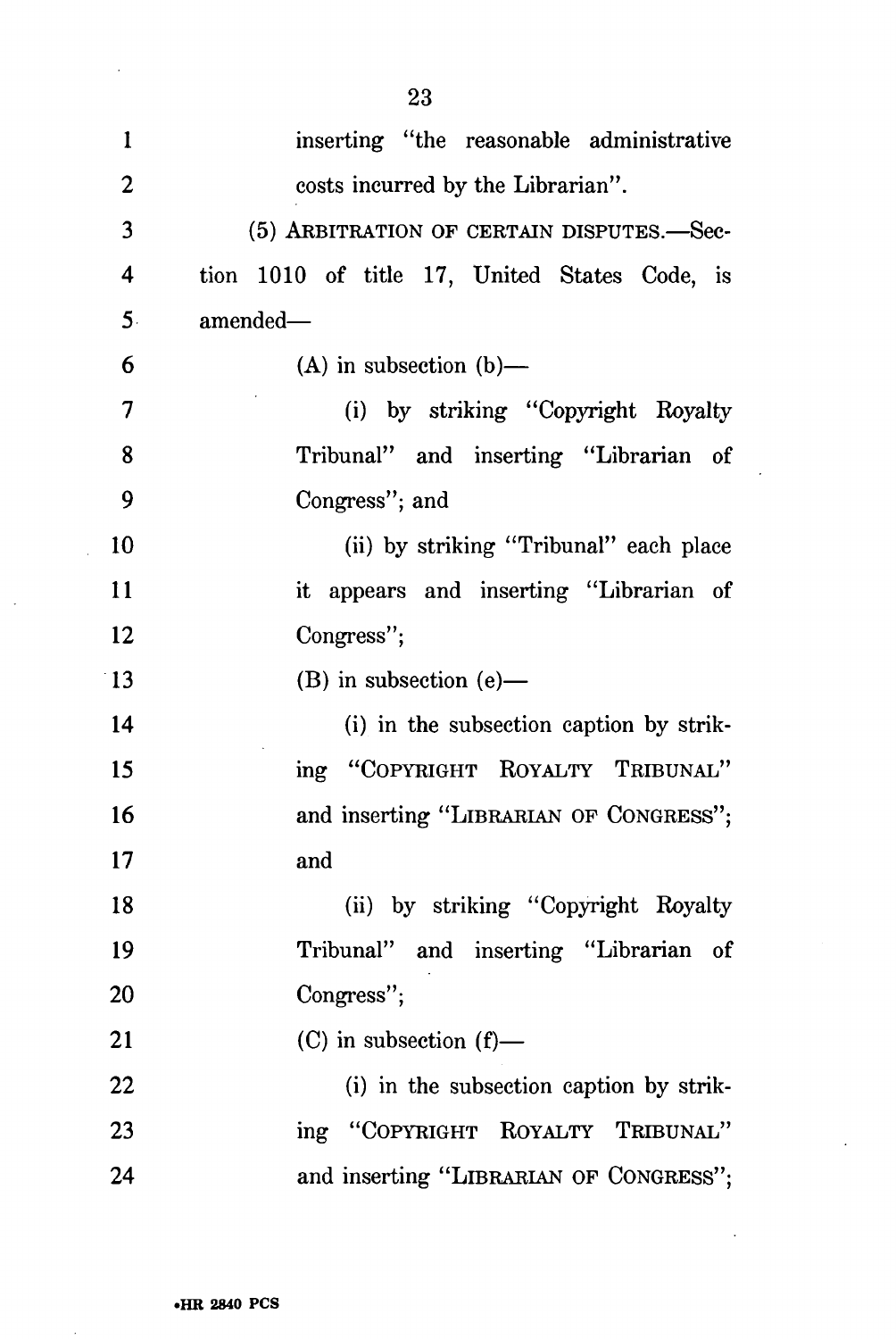- 24
- 1 (ii) by striking "Copyright Royalty 2 Tribunal" and inserting "Librarian of 3 Congress"; 4 (iii) by striking "Tribunal" each place 5 it appears and inserting "Librarian of 6 Congress"; and 7 (iv) in the third sentence by striking 8 "its" and inserting "the Librarian's"; and 9 (D) in subsection  $(g)$ — 10 (i) by striking "Copyright Royalty 11 Tribunal" and inserting "Librarian of 12 Congress"; 13 (ii) by striking "Tribunal's decision" 14 and inserting "decision of the Librarian of 15 Congress"; and 16 (iii) by striking "Tribunal" each place 17 it appears and inserting "Librarian of 18 Congress". **19 SEC. 7. EFFECTIVE DATE AND TRANSITION PROVISIONS.**  20 (a) IN GENERAL.—This Act and the amendments 21 made by this Act shall take effect on January 1, 1994. 22 (b) EFFECTIVENESS OF EXISTING RATES AND DIS-23 TRIBUTIONS.—All royalty rates and all determinations 24 with respect to the proportionate division of compulsory 25 license fees among copyright claimants, whether made by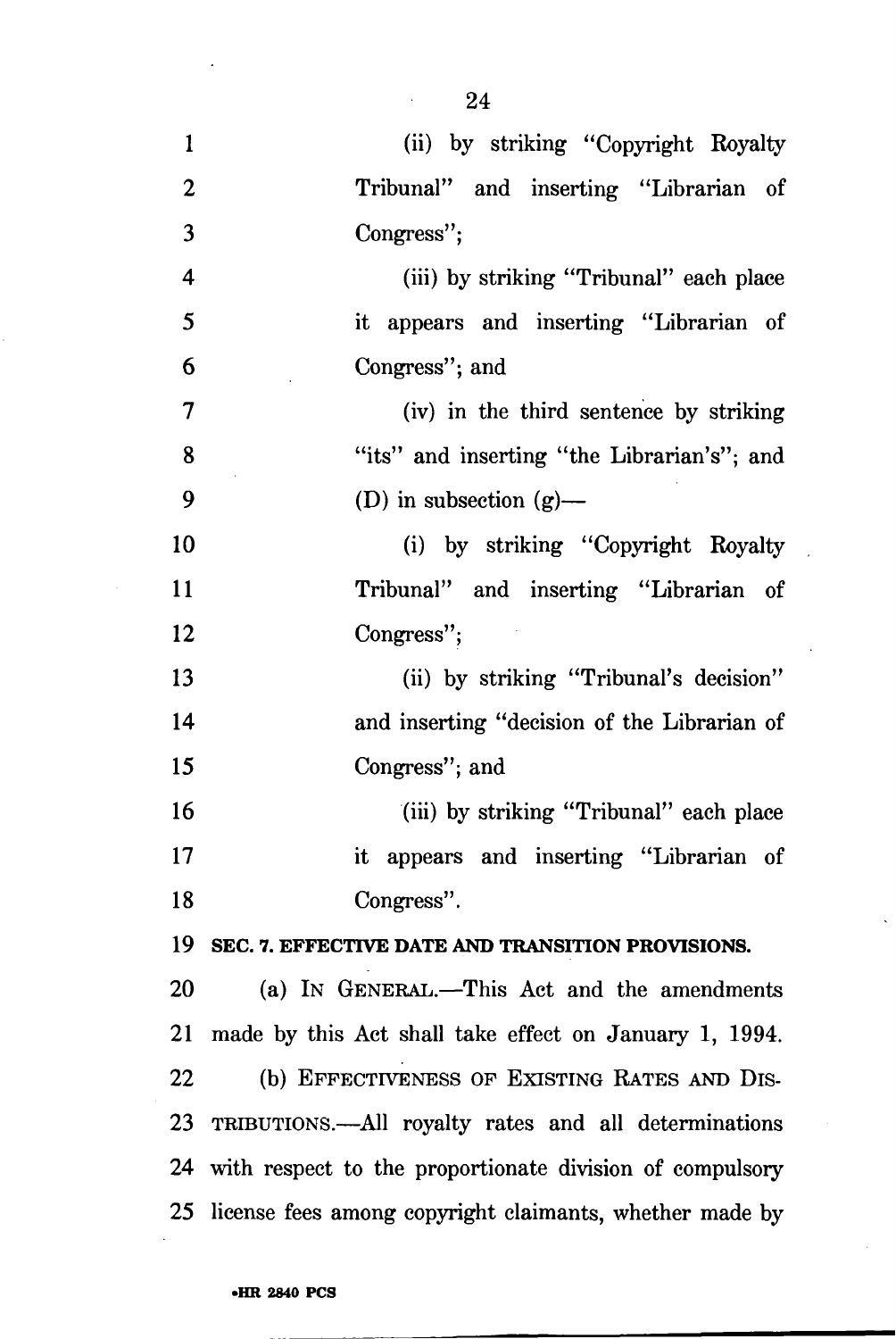1 the Copyright Royalty Tribunal, or by voluntary agree-2 ment, before the effective date set forth in subsection (a) 3 shall remain in effect until modified by voluntary agree-4 ment or pursuant to the amendments made by this Act. 5 (c) TRANSFER OF APPROPRIATIONS.—All unex-6 pended balances of appropriations made to the Copyright 7 Royalty Tribunal, as of the effective date of this Act, are 8 transferred on such effective date to the Copyright Office 9 for use by the Copyright Office for the purposes for which 10 such appropriations were made.

Passed the House of Representatives October 12, 1993.

Attest: DONNALD K. ANDERSON,

 $\bullet$ .

*Clerk.*